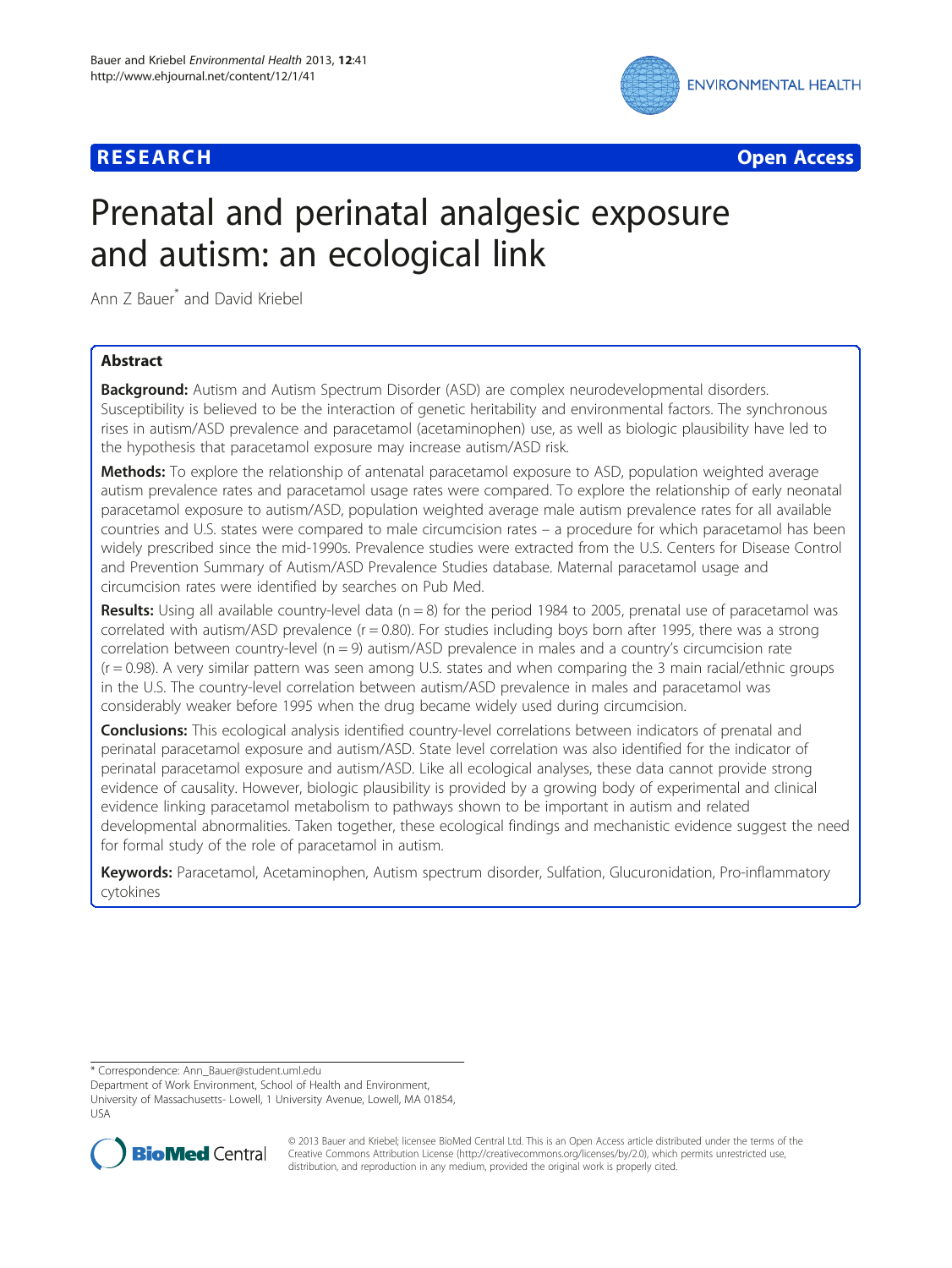# Background

Autism Spectrum Disorder (ASD) is a severe developmental disorder defined by social deficits, communication deficits, repetitive behaviors and fixated interests that appear in early childhood [[1,2](#page-8-0)]. Despite a large and rapidly expanding body of literature, the etiology of ASD remains poorly understood. There is substantial evidence implicating oxidative stress, inflammation and immune dysregulation, although no single coherent explanation has emerged [\[3](#page-8-0)]. Recent twin studies provide evidence that susceptibility to ASD may have significant environmental components, in addition to genetic heritability [[4,5](#page-8-0)].

Several lines of evidence suggest that medication use in pregnancy and early childhood may play a role in ASD etiology. Specifically, Torres and, Becker and Schultz, have hypothesized that paracetamol (acetaminophen, N-acetylp-aminophenol, or APAP) has increased ASD risk [\[6,7](#page-8-0)]. It has been shown that autistic children have a decreased capacity to sulfate paracetamol, which is the primary metabolic route for children [[8](#page-8-0)]. When paracetamol is metabolized through the alternative routes it has been shown in humans to induce oxidative stress and immune dysregulation [[9\]](#page-8-0). A recent investigation found transcriptomic changes in full-genome human miRNA expression indicating, for the first time, immune modulating effects and oxidative stress responses to paracetamol even at low doses [[10\]](#page-8-0). Studies in animals have shown paracetamol to induce apoptosis and neurotoxicity [[11,12](#page-8-0)]. Several studies hypothesize increased apoptosis in the autistic brain [\[13](#page-8-0)-[16](#page-8-0)].

Paracetamol is one of the most common antipyretic analgesic medicines worldwide. In 1980, after sufficient evidence emerged of an association between salicylates and Reyes syndrome, paracetamol essentially replaced aspirin as the primary treatment of fever in children and pregnant women [\[17,18](#page-8-0)]. Since that date, paracetamol consumption throughout the world has increased dramatically [[19\]](#page-8-0). Paracetamol sales in the United States (US) have had a continual upward trend. In 1982, US paracetamol sales were approximately \$400 million; by 2008 they had risen to \$2.6 billion [[20](#page-8-0),[21](#page-8-0)]. Although prevalence data for autism and ASD are of uncertain accuracy, many authors report strong increases in prevalence over this same time period. Theoharides and colleagues for example reported prevalence prior to 1980 as approximately 4/10,000 and Baio et al. estimated that US autism/ASD prevalence to have risen to about 110/10,000 today [\[22,23](#page-8-0)].

Observing the correlation between two parallel time trends is of limited inferential utility; however the paracetamol – ASD link is strengthened by an observation first made by Becker and Schultz [\[7](#page-8-0)]. In 1982 and again in 1986, product tampering led to a few bottles of a leading brand of paracetamol tablets being contaminated with cyanide. In each case, a rapid and brief decline in paracetamol sales occurred, with the long term upward trend recovering within a year. In three populations for which good data are available, Becker and Schultz noted that brief dips in the rising autism prevalence curves mirrored these sales anomalies. The prevalence curves continued their upward trend after 1988.

#### Study aims

Several lines of evidence suggest that the etiologically relevant period for the development of ASD may be in utero or possibly in early infancy [\[24,25\]](#page-8-0). We sought additional evidence to test the hypothesis that use of paracetamol in pregnancy or in early childhood might be a risk factor for ASD. Studies have reported population variation in prescribing patterns and usage rates which has allowed us an opportunity to investigate the correlation between prenatal exposure to paracetamol and autism spectrum disorder prevalence.

Additionally, we noted that analgesic prescribing habits for neonates and infants changed in the mid 1990's with a shift in perspective on neonatal pain which has afforded us an additional opportunity to look at population variation in analgesic use [\[26](#page-8-0)]. Research beginning in the 1980's documented the negative consequences associated with inadequate treatment of pain in children [[27](#page-8-0)-[29](#page-8-0)]. Pain guidelines specifically for children were established in 1992 by the Agency for Health Care Policy and Research, in 1998 by the World Health Organization and in 2001 by the American Academy of Pediatrics [\[30-33](#page-8-0)].

A common neonatal medical procedure is circumcision, which typically occurs during the postpartum hospital stay, within the first two days of life for a vaginal delivery and first four days for a cesarean section [\[34\]](#page-8-0). Prior to the 1990's circumcision was generally performed without analgesics. A 1994 study by Howard et al. found that when paracetamol is given regularly every 6 hours for at least the first 24-hour postoperative period, infants demonstrated decreased responses to pain [\[35\]](#page-8-0). This study lead to the development of circumcision pain management guidelines by the American Academy of Pediatrics [[36](#page-8-0)] and others [\[37](#page-8-0)-[39](#page-8-0)]. These guidelines include the suggestion of a first dose of paracetamol two hours prior to the procedure, and doses every 4–6 hours for 24 hours following the procedure. Thus newborn males often receive 5–7 doses of paracetamol during the developmentally vulnerable initial days of life. Variations in circumcision frequency in different populations allowed us an additional approach to investigate the correlation between paracetamol use and ASD prevalence. This hypothesis seemed particularly relevant in light of the approximately 4.6 times higher prevalence of autism in males compared to females [\[23](#page-8-0)].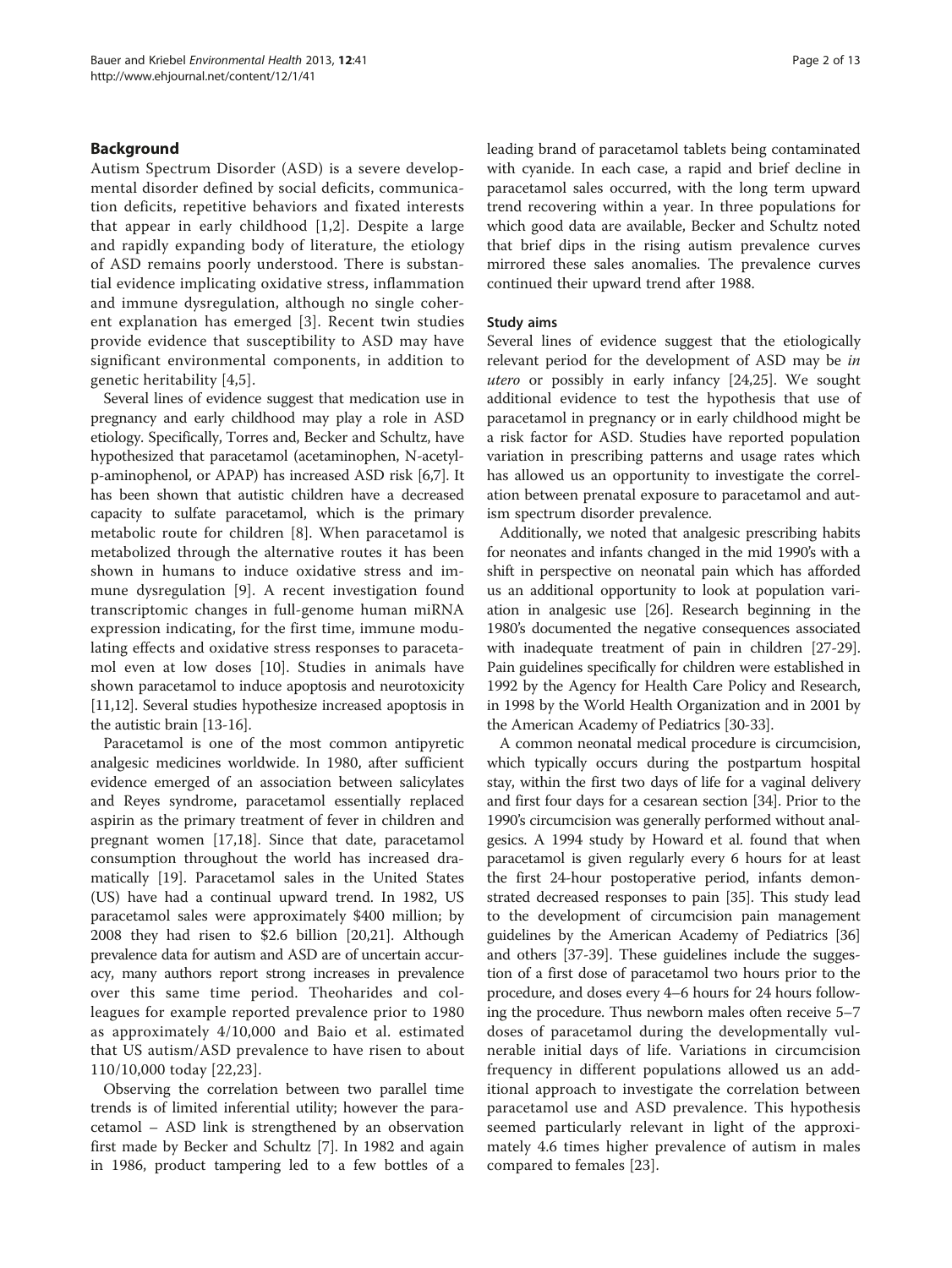### **Methods**

Two separate analyses were conducted. The first examined the association between prenatal paracetamol exposure and ASD prevalence using maternal usage data as a proxy for prenatal exposure. The second analysis investigated the association between circumcision rates as a proxy for early life paracetamol exposure in males and ASD prevalence.

# Data for investigating prenatal paracetamol exposure and autism prevalence

To investigate the relationship of ASD to prenatal exposure to paracetamol, population maternal paracetamol usage rates were compared to population autism prevalence rates for as many countries as available data permitted. The population autism prevalence rates utilized were from studies reported in the U.S. Centers for Disease Control and Prevention Autism Prevalence Summary Table [[40](#page-8-0)]. The maternal paracetamol usage rates by country were drawn from studies identified by a systematic search of the peer reviewed medical literature using the National Library of Medicine's Pub Med database.

The Autism Prevalence Summary Table from the Center for Disease Control website [[40](#page-8-0)] summarized the results of 59 prevalence studies conducted worldwide. This table recorded the author, year published, country, time period studied, age range studied, number of children in the population, the identification criteria, the methodology used and the prevalence. The oldest and youngest birth years in each study were calculated based on the time period and age range studied. Each study was extracted to verify the table results and to identify the ratio of males to females to calculate the male prevalence of autism/ASD. Generally, the CDC Prevalence Summary Table reported the more narrowly defined autism rate rather than the more inclusive diagnosis of autism spectrum disorder (ASD). The CDC Prevalence Summary reported the ASD rate for the Kim 2011 study in South Korea; however for consistency with all other results, the more narrowly defined autism rate was extracted and utilized in this analysis [[41](#page-8-0)]. Two older studies referred to in the CDC table could not be located and were excluded (Lotter et al. 1966) (Brask et al. 1970). Two additional study were excluded, the first because of incomplete case ascertainment [[42](#page-9-0)] and the second because of lack of total population data [[43](#page-9-0)]. A total of 55 studies from the CDC summary were utilized in this analysis (Additional file [1\)](#page-7-0).

Maternal paracetamol usage rates were extracted from studies examining the use of paracetamol in pregnancy and relationships to other outcomes. A search of the English language literature on Pub Med was conducted for the past 20 years with a search date of April 18, 2012 using the terms prenatal, maternal, pregnancy, acetaminophen, paracetamol, medication, drugs, analgesic, pain relief, over the counter, and the different country names. Various combinations of the terms were used to maximize the results. If a study appeared to be relevant it was extracted and reviewed to identify a maternal paracetamol usage rate. If data were found only for overall analgesics, nervous system drugs, all over the counter medications or all western pharmaceuticals an assumption was made that paracetamol use represented 80%, 80%, 70% and 60%, respectively. These proportions were established a priori, conservatively approximated based on the findings of the US National Birth Defects Prevention Study and used for all studies regardless of country [[18](#page-8-0)]. This literature search yielded 33 studies with medication usage rates for 14 out of 17 countries with autism prevalence rates. Two studies were excluded because they were subsets of two included studies to yield a total of 31 studies [\[44,45](#page-9-0)]. If multiple studies were identified for a country a summary usage rate was calculated using the weighted average by study population size. The characteristics of the prenatal medication usage studies are summarized in Additional file [2](#page-7-0).

Because of concerns of changing autism prevalence rate over time, an a priori decision was made to restrict the analysis to include autism prevalence studies in which the range of birth years had at least one year of overlap with the range of birth years of the prenatal paracetamol usage studies. If multiple autism prevalence studies met this criterion for a given country, a weighted average based on study population size was calculated. This reduced the number of prenatal exposure studies used in this analysis to 20. There were inadequate data available to conduct a U.S. state level analysis.

# Data for investigating early life exposure to paracetamol for circumcision and autism prevalence

To investigate the relationship of early life paracetamol exposure for male neonates to autism spectrum disorder, population circumcision rates were compared to male population autism prevalence rates for two time periods. Male autism prevalence rates calculated from studies reported by the Center for Disease Control in the Summary of Autism/ASD Prevalence Studies (described above) were compared to male circumcision rates from studies identified by a systematic search of the peer reviewed medical literature using the National Library of Medicine's Pub Med database. An additional U.S. state level analysis was done with available data (limited to the more recent time period) by comparing state and time period stratified male autism prevalence rates from the U.S. studies from the CDC Autism Prevalence Summary Table to newborn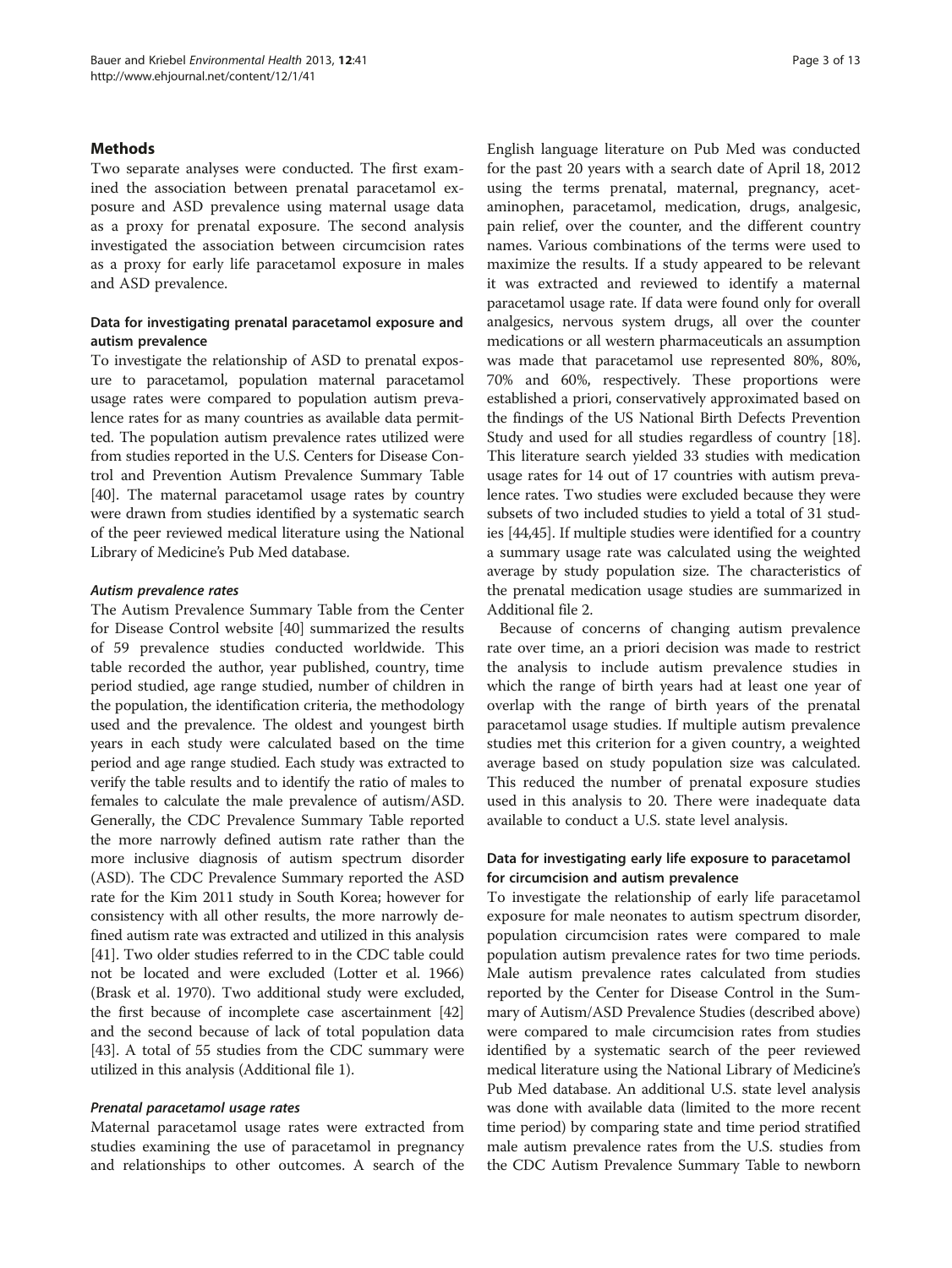<span id="page-3-0"></span>circumcision rates from the Health Care Utilization Project [\[46](#page-9-0)].

The circumcision rates were obtained by systematic search of the peer reviewed medical literature using the National Library of Medicine's Pub Med database. A search of the English language literature on Pub Med was conducted using the terms circumcision and the different country names. The circumcision rates utilized the best identified information. If infant circumcision rates were available, they were utilized over national rates. If changing rates were presented, the rates for years closest to the study birth years were utilized. When a published paper was not available the rate was estimated. The estimation was calculated using the same methodology as the World Health Organization and the Circumcision Independent Reference and Commentary Service, calculated from the sum of the numbers of Jewish and Muslim males [\[47,48\]](#page-9-0). Data for the percentage of Jews by country were obtained from the Jewish Virtual Library [[49\]](#page-9-0). Data for the percentage of Muslims by country were obtained from a Pew Forum report [[50](#page-9-0)]. While most Jewish and Muslim males are circumcised, true circumcision rates are unknown and circumcision rates based upon religion are only an approximation. Both the World Health Organization and the Circumcision Independent Reference and Commentary Service indicated that this would likely underestimate the true prevalence (see Additional file [3](#page-7-0)). Annual U.S. state level infant circumcision rates were available for eight years between 1997 and 2006 from the Health Care Utilization Project (HCUP) of the Agency for Health Care Research and Quality (AHRQ) of the United States Department of Health and Human Services. Thirteen states had complete data for this eight year period and an additional seventeen states had partial data [[46,51\]](#page-9-0).

For the data analysis, the studies of autism prevalence were divided into two time periods. The first consisted of all prevalence studies in which all subjects were born before 1995 (35 country level studies). The assumption is that during this time period paracetamol would not generally have been administered during the circumcision procedure. The second, post-1995 cohort includes prevalence studies in which some subjects were born after 1994 (1995+), (20 country level studies) when circumcision pain was first recognized and treated. The assumption is that during this time period some portion of the cohort would have been administered paracetamol during the circumcision procedure. For countries with multiple studies in a time period, a summary prevalence was calculated using a weighted average based on study population size (Additional file [3](#page-7-0)). An additional U.S. state level analysis was conducted for the post-1995

cohort. Similarly, for states with multiple studies in a time period, a summary prevalence was calculated using a weighted average based on study population size. State level circumcision data were not available to conduct a pre-1995 analysis [Additional file [4\]](#page-7-0). Each of the data sets was checked for normality using standard graphical and statistical methods. Within the limits of these small datasets, the normality assumption was not seriously violated and so Pearson's parametric correlation coefficient was used with an information weighted (1/variance) linear regression model.

### Results

#### Prenatal exposure

For the country-level analyses, synchronous data were available from 8 countries. A country's average prenatal paracetamol consumption was found to be correlated with its autism/ASD prevalence  $(r = 0.80,$  Figure 1 and Additional file [5](#page-7-0)). The trend among the 8 countries indicates that a change of 10% in population prenatal paracetamol usage was associated with an increased autism population prevalence of 0.53/1000 persons (95% CI: 0.13 to 0.93) (Figure 1).

#### Early life exposure

A strong correlation  $(r = 0.98)$  was found in the countrylevel data between circumcision and autism spectrum disorder prevalence rates for boys born after 1995 (when circumcision guidelines began recommending analgesics). The slope of this trend for the 9 countries with available data indicates that a change of 10% in the population circumcision rate was associated with an increase in autism/ ASD prevalence of 2.01/1000 persons (95% CI: 1.68 to 2.34) (Figure [2\)](#page-4-0).

Data were available for 12 countries for boys born before 1995 (Figure [3](#page-4-0)), and the trend in the data was weaker; the correlation between circumcision prevalence and autism/

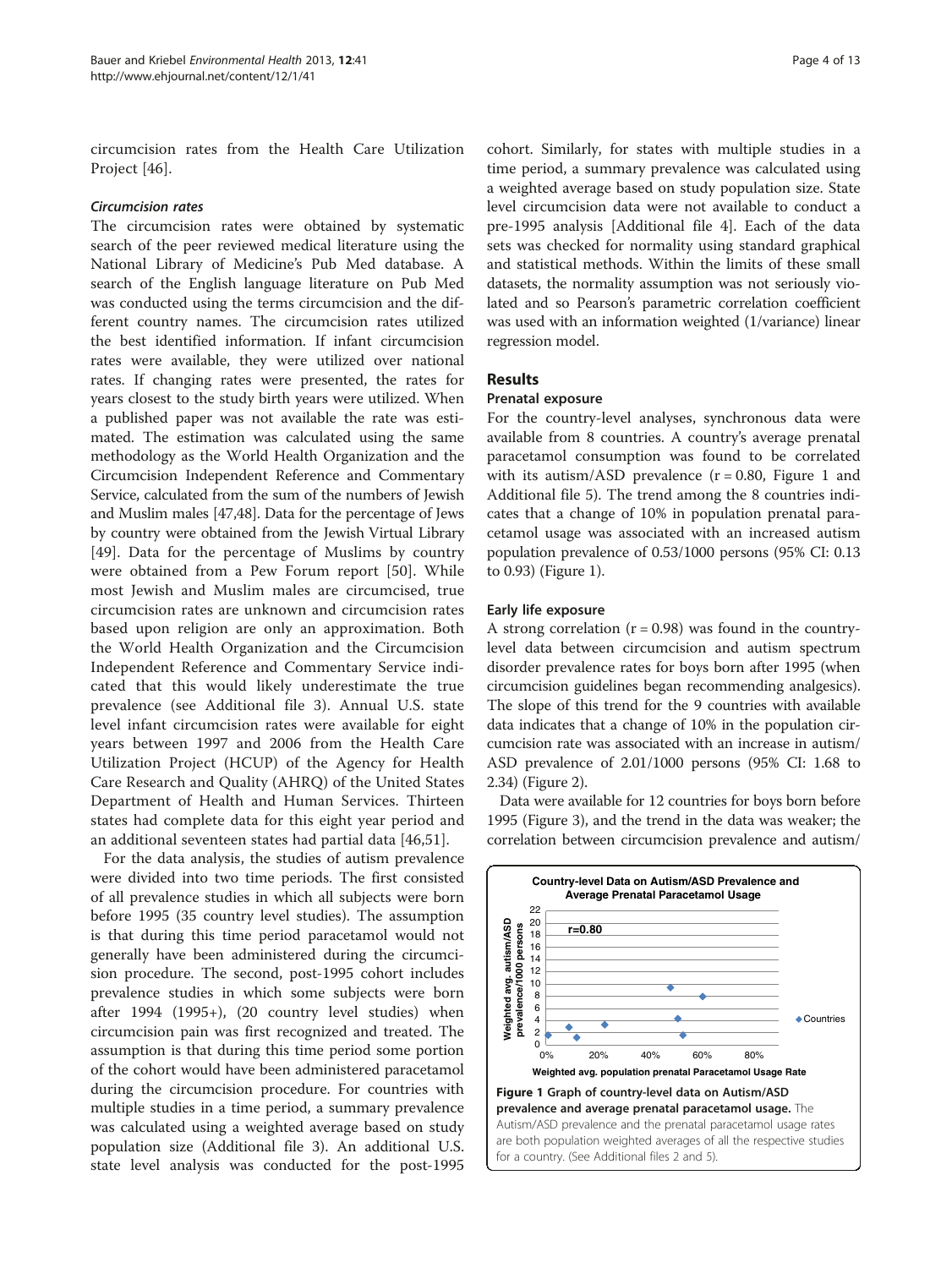<span id="page-4-0"></span>

ASD prevalence was still good  $(r = 0.89)$ , but the slope of the trend was only a sixth of that for the later period for a 10% change in circumcision rate, there was an increase in autism/ASD prevalence of 0.35/1000 persons (95% CI: 0.22 to 0.47).

Across all country-level studies prior to the widespread use of paracetamol for circumcision (all born prior to 1995), the weighted average autism/ASD male to female prevalence ratio was 3.9 to 1. For the post 1995 cohort, this ratio increased to 5.6 to 1.

Available data allowed a parallel analysis of U.S. states post-1995, but not for the earlier period. The data for the 14 U.S. states with available data show a remarkably similar pattern to the 8 countries (this set of countries does not include the U.S. to avoid double counting) for the same time period (Figure 2,  $r = 0.95$ ).

# **Discussion**

These ecological analyses identified positive correlations between autism/ASD prevalence and indicators of both prenatal and very early life paracetamol exposures. If these patterns are confirmed in formal epidemiologic studies, the use of paracetamol during pregnancy and at the time of circumcision may help to explain autism/ ASD prevalence variations between the sexes, among countries, and within U.S. states and ethnic groups. The



circumcision. U.S. state level data was not available for this pre-1995 cohort. Autism rates are population weighted averages of all studies for a country. (See Additional files [1](#page-7-0) and [3\)](#page-7-0).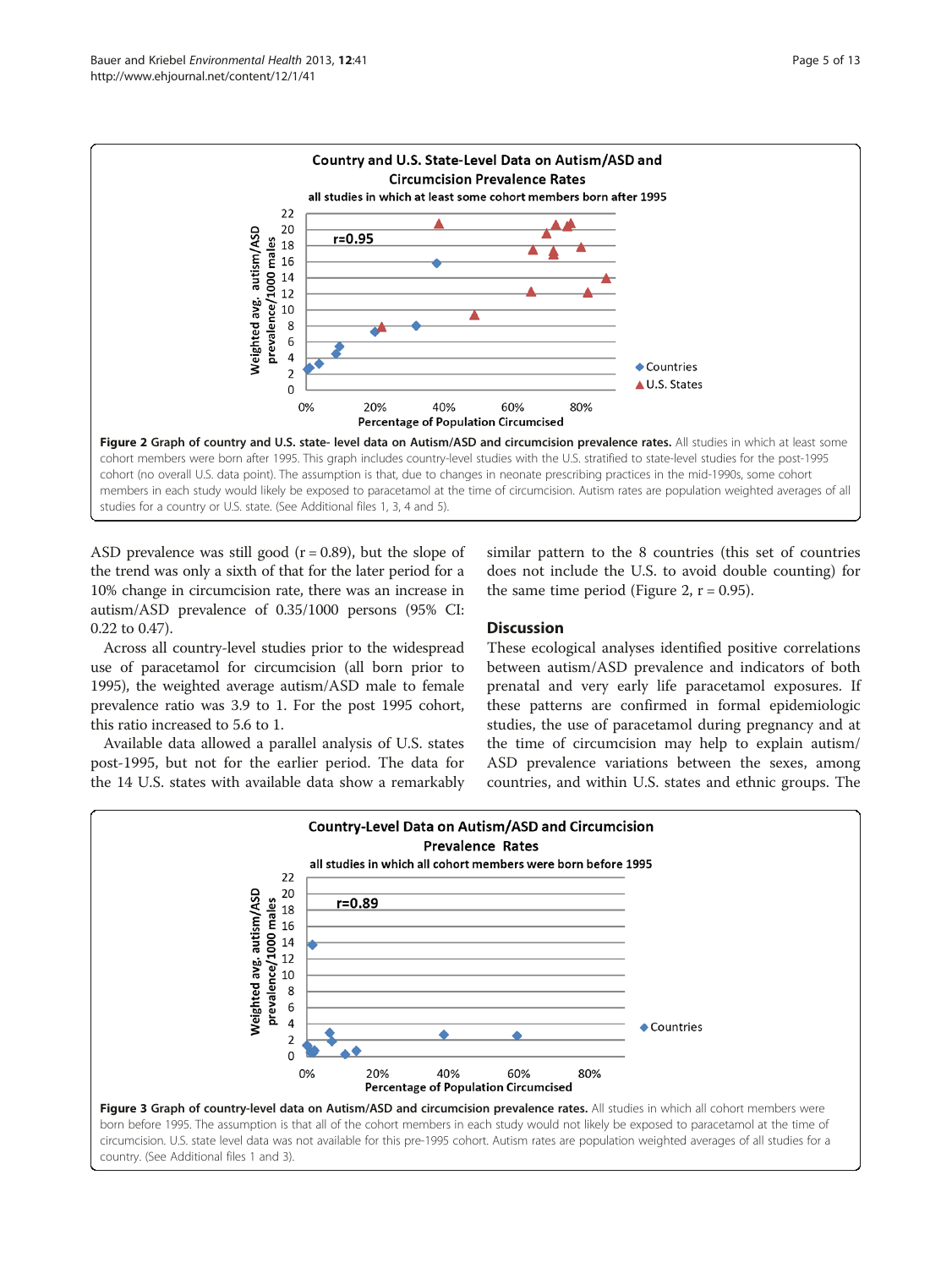close to six-fold difference in rate of change in autism/ ASD prevalence before and after the recognition of pain at the time of circumcision is suggestive of a possible effect caused by the shift to the use of paracetamol. The change in the overall time period average male to female autism/ASD prevalence ratio (weighted by study size) from 3.9 to 1 in the unexposed time period to 5.6 to 1 in the second time period with a probable paracetamol exposure may also be suggestive an effect from this exposure.

#### Limitations

It is important to acknowledge that this analysis has numerous and significant limitations. First and foremost, correlation is not causation and as such no causal inference is intended. Homogeneity of exposure and prevalence assessment methodologies among the studies has been assumed, but each may be subject to misclassification, confounding and bias. The change in autism/ASD prevalence, circumcision prevalence and paracetamol usage rates over time may not have been adequately addressed. Circumcision rates are presented as a proxy for an early male neonatal exposure to paracetamol. However, this assumption is not without significant limitations. The timeline for the actual implementation of child pain management protocols and the utilization of paracetamol with circumcision is not known. Additionally, pain management guidelines suggest that paracetamol alone is not sufficient to manage circumcision pain so a nerve block or local anesthesia may also be administered, which may be confounding factors. In general, this type of ecologic study has significant limitations that severely limit causal inference. Ecologic bias or the failure of ecological associations to correspond to biologic effects at the individual level is a concern. It has been shown that the relations seen in country level data may poorly reflect the relationships that exist on an individual basis [[52\]](#page-9-0). Despite these limitations, the consistent patterns reported here support the need to further investigate this potentially important hypothesis.

#### Prenatal exposure trends

Previous research has identified paracetamol usage trends that curiously coincide with the rise in prevalence and population demographics of autism/ASD. In the US Slone Epidemiology Center Birth Defects study paracetamol was the most commonly used medication amongst all subjects with usage higher during pregnancy than before pregnancy. In the early 1980's about 42% of women used paracetamol during the first trimester of pregnancy. The rate climbed to over 65% in the early 1990's, where it has essentially remained through 2004 [\[18](#page-8-0)]. Maternal viral infection requiring hospitalization during the first trimester and maternal bacterial infection in the second trimester have been associated with diagnosis of ASD in

the offspring (Hazard ratios 2.98 (95% CI: 1.29 to7.15) and 1.42 (95% CI: 1.08 to1.87), respectively) [\[53\]](#page-9-0). In a recent study, maternal self-reported influenza was associated with a twofold increased risk of infantile autism and a febrile episode lasting more than seven days was associated with a threefold increased risk [[54](#page-9-0)]. Each of these maternal infections or a prolonged febrile episode would likely increase the exposure to paracetamol.

In the U.S., usage of paracetamol by pregnant women mirrors the population demographics of women whose children develop autism spectrum disorder, by race, age and education [[18](#page-8-0),[55](#page-9-0),[56](#page-9-0)]. The population demographics for mothers who circumcise their children are also very similar, with rates increasing with socio-economic status and insurance coverage rates [\[57-59](#page-9-0)]. Studies have shown that a parent's own usage rates of paracetamol and other medications correlate with what they give to their children, so a similar demographic usage pattern would be expected for childhood exposure [[60,61](#page-9-0)]. This synchronous U.S. pattern may be suggestive of an additive nature of both prenatal and early life exposure to paracetamol and a relationship to autism/ASD (Figure [4](#page-6-0)).

#### Early life exposure trends

Paracetamol is the most common drug administered to US children and the predominant analgesic/antipyretic drug among children up to 24 months of age [[62](#page-9-0)]. Paracetamol is suggested for pain management following vaccinations. In 1983 the average U.S. child received 8 immunizations before age 2. In 2011, the average was 25, a 313% increase [[63,64](#page-9-0)]. From the perspective of the current hypothesis, these represent increased opportunities for paracetamol exposure in pain management (although administering several vaccines at once means analgesia may not increase proportionally).

A recent study representing one-fifth of all pediatric hospital admissions in the U.S., identified paracetamol as the most common drug administered to children over one year of age and the second most common drug administered for those under one year; more than 40% of hospital stays in both groups include paracetamol [[65](#page-9-0)]. Hospitalization of children and neonates for infection as well as non-infectious disease have been associated with increased risk of ASD in a large Danish cohort (hazard ratios 1.38 (95% CI: 1.31 to 1.43) and 1.76 (95% CI: 1.68 to 1.86), respectively) [\[66\]](#page-9-0).

#### Biologic plausibility

Paracetamol has four important metabolic pathways (Figure [5\)](#page-6-0). The two main pathways are glucuronidation and sulfation. Paracetamol is mainly metabolized in the liver via conjugation with glucuronide and sulfate and then excreted. Both these metabolic routes yield inactive, non-toxic final products. Glucuronidation is the primary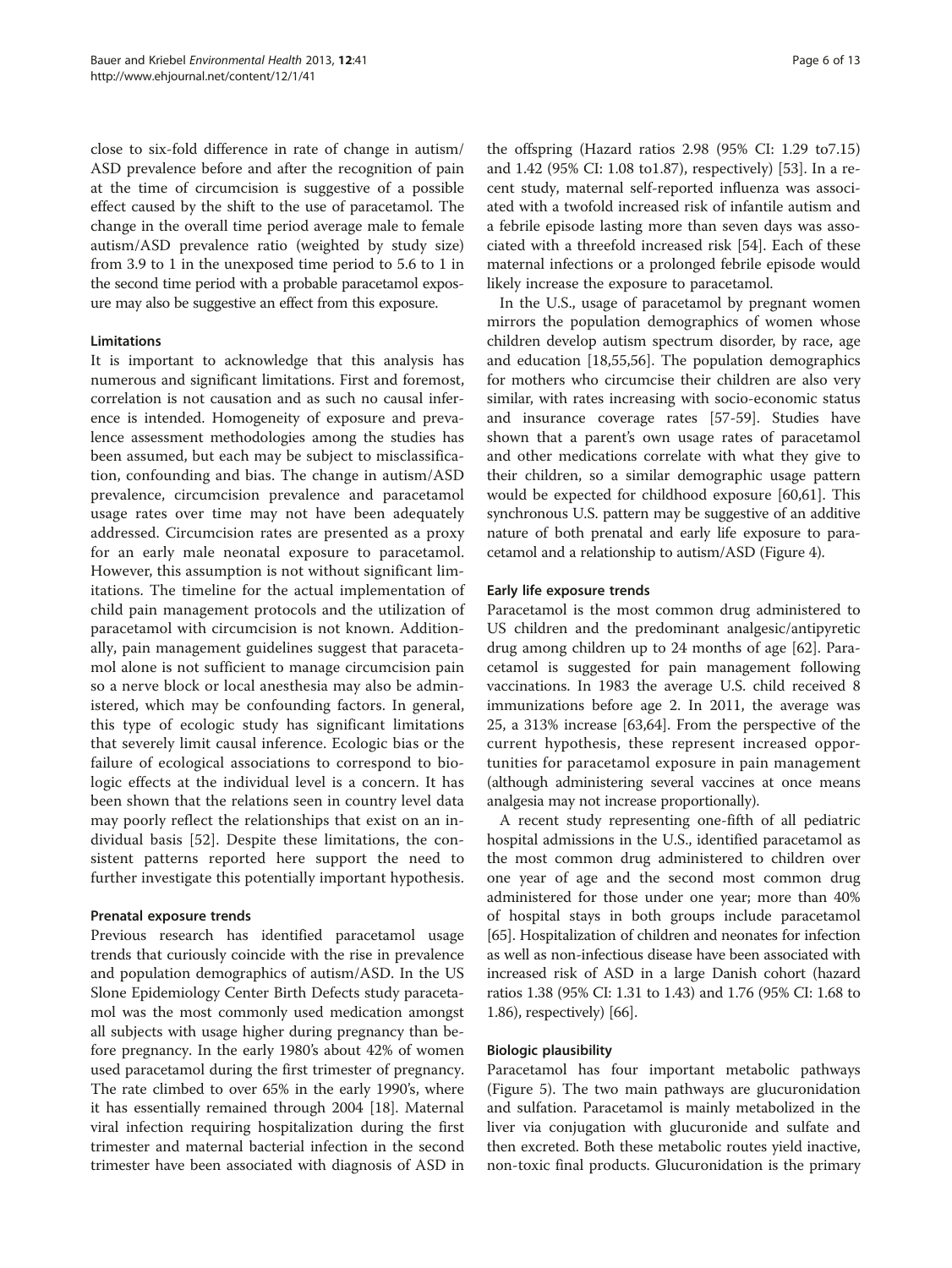<span id="page-6-0"></span>

metabolic pathway in adults and sulfation is the primary pathway for paracetamol metabolism until age 10–12 years [[67](#page-9-0)]. Neonates, in general, have lower capacity to metabolize drugs due to the underdevelopment of the glucuronidation pathway and inefficiency and immaturity in renal function [\[68\]](#page-9-0). Three studies of neonates with postnatal age ranging from 1–3 days obtained a glucuronidation/sulfation (G/S) ratio between 0.12 and 0.28 [\[69](#page-9-0)-[71](#page-9-0)]. This is in contrast to 11 month old children



with a significantly higher G/S ratio of about 0.7 and adults with a G/S ratio approaching 2.0 [[71,72\]](#page-9-0). Low birth weight and bilirubinemia have also been found to reduce glucuronidation capacity, both of which have been associated with autism [\[73-76](#page-9-0)]. Autistic children have been shown to have abnormal sulfate capacity and have been shown to have a specific inability to sulfate paracetamol [[8,](#page-8-0)[77,78](#page-9-0)]. Parents of autistic children have also been shown to have abnormal transsulfuration metabolism [[79](#page-9-0)]. When the capacity to metabolize through the primary pathways is depleted or saturated, the fraction of the dose converted to reactive metabolites increases and the secondary metabolic pathways become increasingly involved [\[80\]](#page-9-0).

One of the two secondary pathways is cytochrome P-450 (CYP P-450) mediated, forming a highly reactive metabolite, n-acetyl-p-benzoquinoneimine (NAPQI) which reacts with cellular glutathione (GSH) to form a non-toxic conjugate, which is subsequently excreted. Once GSH is exhausted, NAPQI binds to cellular proteins, including mitochondrial proteins reducing the ability to detoxify, which can lead to oxidative stress, immune system activation, hepatocellular death, nephropathy and asthma [[10,19](#page-8-0)[,81,82](#page-9-0)]. It has been shown that paracetamol treatment induces greater glutathione depletion in male mice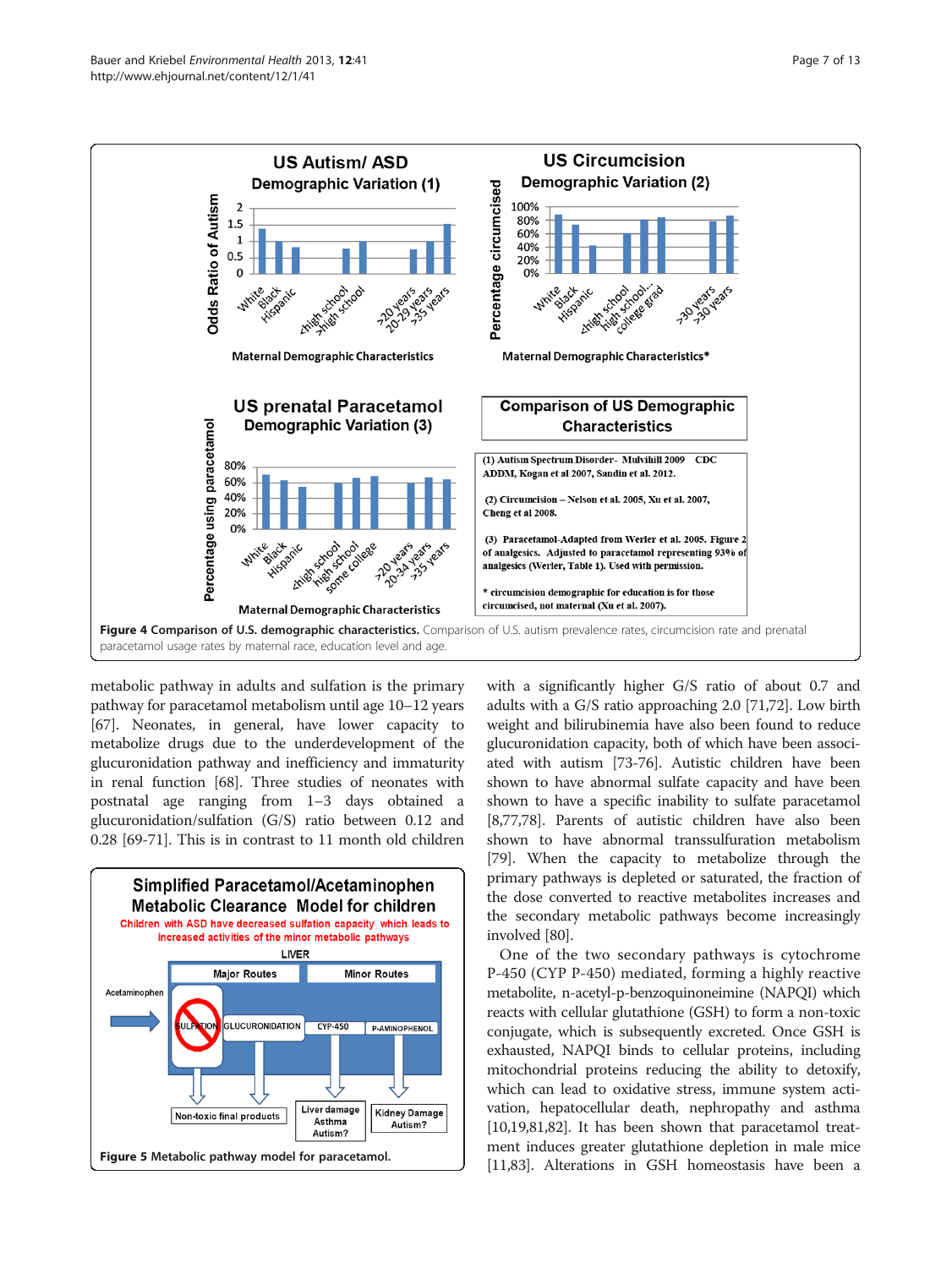<span id="page-7-0"></span>consistent observation among autistic children and their mothers [\[84-87](#page-9-0)]. Also, decreased glutathione levels have been associated with preeclampsia [[88](#page-9-0)]. In the Danish Birth Cohort, women who used paracetamol during the third trimester of pregnancy had increased risk of preeclampsia RR = 1.40 (95% CI: 1.24 to 1.58) [[89](#page-10-0)]. In two studies, maternal preeclampsia has been associated with increased risk of having a child with ASD  $(OR = 1.69 \text{ (p = .0005)}$  and  $RR = 1.64 \text{ (95\% CI: } 1.08 \text{ to } 1.01)$ 2.49), respectively) [[90,91](#page-10-0)]. Additionally, during pregnancy a women's sulfation capacity is reduced which may precipitate activation of immune responses, via this P-450 pathway [\[92,93\]](#page-10-0). The activation of immune response and pro- inflammatory cytokine interleukin signaling has recently been detected even at therapeutic doses of paracetamol [\[10,](#page-8-0)[94](#page-10-0)]. Converging evidence highlights the important role of many of the same cytokines in mediating maternal immune activation effects on the neurodevelopment of autistic offspring [\[95-105](#page-10-0)].

A fourth metabolic pathway, accounting for about 6% of paracetamol metabolism, has been identified that is believed to be related to the mechanism of analgesic action [[106](#page-10-0)]. This pathway involves deacetylation of paracetamol in the liver producing p-aminophenol that conjugates with arachidonic acid in the brain and in the spinal cord [\[107,108\]](#page-10-0). P-aminophenol is recognized to be involved in paracetamol nephrotoxicity [[81](#page-9-0)[,109](#page-10-0)]. More recently, P-aminophenol has been shown to produce a significant loss in mouse cortical neuron viability at therapeutic concentrations [[12\]](#page-8-0). This suggests another possible pathway for a neurotoxic effect of paracetamol when the principle metabolic routes are exhausted.

In summary, there are several lines of evidence that suggest that prenatal and or early life paracetamol exposure may adversely affect neurodevelopment. Prenatal exposure may trigger maternal immune activation with possible effects on fetal brain development. In early life, maturational compromises to the glucuronidation pathway at the time of the circumcision related exposure, in combination with the compromises to the sulfation pathway that typify autistic children, may lead to utilization of the suboptimal secondary metabolic routes with the potential for adverse neurological effects in susceptible individuals [[110](#page-10-0)-[112](#page-10-0)].

# Conclusions

In this hypothesis generating exploratory analysis, several lines of evidence support the plausibility of a relationship between prenatal and early life exposure to paracetamol and autism spectrum disorder. It is proposed that the use of paracetamol in pregnancy and/or early childhood may alter immune processes increasing the risk of autism spectrum disorder in susceptible individuals. In an ecologic analysis, with all the previously discussed limitations,

a correlation was found between maternal prenatal use of paracetamol and autism spectrum disorder. Additionally, a correlation was identified for the first time between neonatal circumcision with a probable paracetamol exposure and autism spectrum disorder. These relationships along with the synchronous rise in use of paracetamol and ASD, the convergence of the potential biologic mechanisms and the identification of plausible causes of increased male susceptibility provide consistent evidence of an association. Large scale population based epidemiologic studies are needed to confirm or disprove this association.

### Additional files

[Additional file 1:](http://www.biomedcentral.com/content/supplementary/1476-069X-12-41-S1.xlsx) All Studies Reported in CDC Summary of Autism/ ASD Prevalence Studies. Summary of CDC studies divided into two groups. The first group has some members born post-1995 (some likely to be exposed to paracetamol at time of circumcision) and the second group born pre-1995 (exposure unlikely). The chart displays the study author, country, year published, range of birth years, ratio of males to females, study population, and the overall and male ASD prevalence [[113-](#page-10-0)[163\]](#page-11-0).

[Additional file 2:](http://www.biomedcentral.com/content/supplementary/1476-069X-12-41-S2.xlsx) Prenatal Paracetamol Exposure Studies Summary. All prenatal paracetamol studies identified by a systematic search of the PubMed database. Studies without overlapping birth years with the autism prevalence studies are denoted with an "\*" and were not utilized in the analysis. The chart displays the study author, country, year published, range of birth years, the study population, paracetamol usage rate, and study methodology [\[164](#page-11-0)[-192\]](#page-12-0).

[Additional file 3:](http://www.biomedcentral.com/content/supplementary/1476-069X-12-41-S3.xlsx) Summary of Weighted average Autism studies and Circumcision Rates by Country. Country weighted averages of CDC autism studies from Additional file 1. Data is divided into the two cohorts, pre and post −1995. The chart displays the circumcision rates and sources for each country and the study weights. The data in this table is used for the country-level analysis and comparison between the pre and post −1995 cohorts [[193-206\]](#page-12-0).

[Additional file 4:](http://www.biomedcentral.com/content/supplementary/1476-069X-12-41-S4.xlsx) U.S. Studies Stratified by State from CDC Summary of Autism/ASD Prevalence Studies. The six U.S. autism prevalence studies from Additional file 1 in the post 1995 cohort stratified by state. Chart displays the study author, country, year published, range of birth years, ratio of males to females, study population, the circumcision rates and sources, and the overall and male ASD prevalence. \* Analysis restricted to 2006 data of 8 year olds.

[Additional file 5:](http://www.biomedcentral.com/content/supplementary/1476-069X-12-41-S5.xlsx) Summary of Weighted average Autism Prevalence and Prenatal Exposure to Paracetamol Data. The Autism Prevalence Studies from Additional file 1 that had overlapping cohort birth years with the prenatal paracetamol studies in Additional file 2 are summarized. The study author, country, year published, range of birth years, population, overall ASD rate, the summary weighted average ASD rate by country, the weighted average APAP exposure rate,the APAP study range of birth years and the study weights. This data was used for Figure [1](#page-3-0) and to calculate the prenatal correlation and trend.

#### Abbreviations

ASD: Autism Spectrum Disorder; CDC: Center for Disease Control, CIRCS.org, Circumcision Independent Reference and Commentary Service; CYP: Cytochrome; NAPQI: N-acetyl-p-benzoquinoneimine; GSH: Glutathione, AM404, N-arachidonoylphenolamine; Il: Interleukin; (G/S): Glucuronidation/ sulfation.

#### Competing interests

The authors declare that there are no conflicts of interest.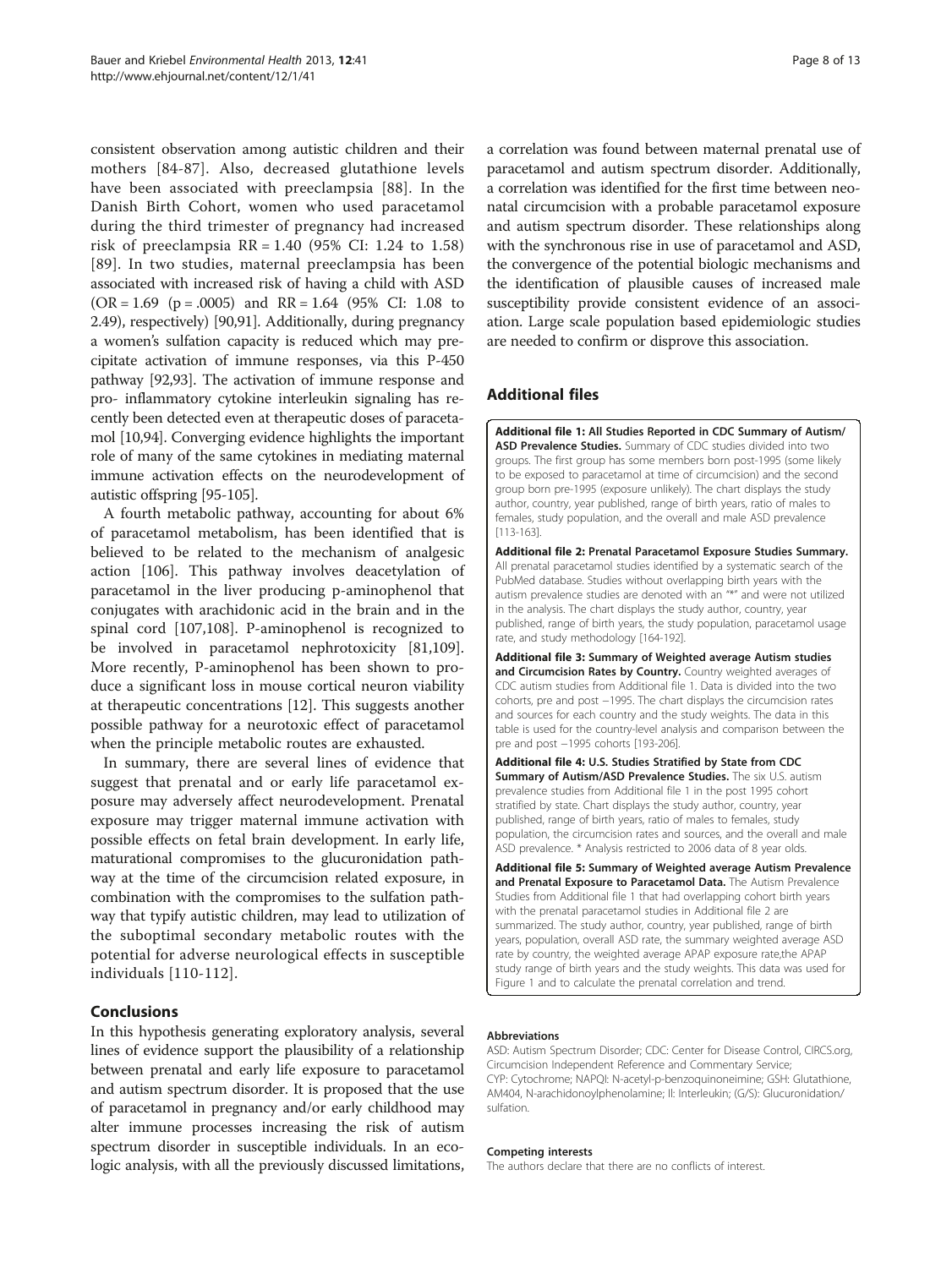#### <span id="page-8-0"></span>Authors' contributions

AB conceived of the study, made substantial contributions to its design and coordination, acquired the data, performed the data analysis and drafted the manuscript. DK made substantial contributions to concept and design, and revised the manuscript critically for intellectual content and data interpretation. Both authors read and approved the final manuscript.

#### Acknowledgements

The authors would like to acknowledge the contribution of Sharon Ayoob who identified the male neonate exposure to paracetamol at the time of circumcision. The authors are grateful to Dr. Manuel Cifuentes for contributions to the metabolic model design and data interpretation. The authors are also grateful to David Skinner for assistance with data collection and Dr. Rebecca Gore for contributions to the statistical analysis.

#### Received: 6 August 2012 Accepted: 2 April 2013 Published: 9 May 2013

#### References

- 1. Angley M, Young R, Ellis D, Chan W, McKinnon R: Children and autism-Part 1– recognition and pharmacological management. Aust Fam Physician 2007, 36:741–744.
- 2. Johnson CP, Myers SM: American academy of pediatrics council on children with disabilities. Identification and evaluation of children with autism spectrum disorders. Pediatrics 2007, 120:1183–1215.
- Rossignol DA, Frye REA: Review of research trends in physiological abnormalities in autism spectrum disorders: immune dysregulation, inflammation, oxidative stress, mitochondrial dysfunction and environmental toxicant exposures. Mol Psychiatry 2011, 17:389-401.
- 4. Ronald A, Hoekstra RA: Autism spectrum disorders and autistic traits: a decade of new twin studies. Am J Med Genet B Neuropsychiatr Genet 2011, 156B:255–274.
- 5. Hallmayer J, Cleveland S, Torres A, Phillips J, Cohen B, Torigoe T, Miller J, Fedele A, Collins J, Smith K, Lotspeich L, Croen LA, Ozonoff S, Lajonchere C, Grether JK, Risch N: Genetic heritability and shared environmental factors among twin pairs with autism. Arch Gen Psychiatry 2011, 68:1095–1102.
- 6. Torres AR: Is fever suppression involved in the etiology of autism and neurodevelopmental disorders? BMC Pediatr 2003, 3:9.
- 7. Becker KG, Schultz ST: Similarities in features of autism and asthma and a possible link to acetaminophen use. Medical Hypotheses 2010, 74:7–11.
- 8. Alberti A, Pirrone P, Elia M, Waring RH, Romano C: Sulphation deficit in "low-functioning"autistic children: a pilot study. Biol Psychiatry 1999, 46:420–424.
- 9. Antoine DJ, Jenkins RE, Dear JW, Williams DP, McGill MR, Sharpe MR, Craig DG, Simpson KJ, Jaeschke H, Park BK: Molecular forms of HMGB1 and Keratin-18 as mechanistic biomarkers for mode of cell death and prognosis during clinical acetaminophen hepatotoxicity. *J Hepatol 2012*, 56:1070–1079.
- 10. Jetten MJ, Gaj S, Ruiz-Aracama A, de Kok TM, van Delft JH, Lommen A, van Someren EP, Jennen DG, Claessen SM, Peijnenburg AA, Stierum RH, Kleinjans JC: Omics analysis of low dose acetaminophen intake demonstrates novel response pathways in humans. Toxicol Appl Pharmacol 2012, 259:320–328.
- 11. Posadas I, Santos P, Blanco A, Muñoz-Fernández M, Ceña V: Acetaminophen induces apoptosis in rat cortical neurons. PLoS One 2010, 5:15360.
- 12. Schultz S, Desilva M, Gu TT, Qiang M, Whang K: Effects of the analgesic acetaminophen (paracetamol) and its para-aminophenol metabolite on viability of mouse-cultured cortical neurons, Basic & clinical pharmacology & toxicology. 2011. Epub ahead of print.
- 13. Fatemi SH, Earle JA, McMenomy T: Hippocampal CA4 Reelin-positive neurons. Mol Psychiatry 2000, 5:571.
- 14. Araghi-Niknam M, Fatemi SH: Levels of Bcl-2 and P53 are altered in superior frontal and cerebellar cortices of autistic subjects. Cell Mol Neurobiol 2003, 23:945–952.
- 15. Sheikh AM, Li X, Wen G, Tauqeer Z, Brown WT, Malik M: Cathepsin D and apoptosis related proteins are elevated in the brain of autistic subjects. Neuroscience 2010, 165:363–370.
- 16. Malik M, Sheikh AM, Wen G, Spivack W, Brown WT, Li X: Expression of inflammatory cytokines, Bcl2 and cathepsin D are altered in lymphoblasts of autistic subjects. Immunobiology 2011, 216:80–85.
- 17. Sullivan JE, Farrar HC: Fever and antipyretic use in children. Section on clinical pharmacology and therapeutics; committee on drugs. Pediatrics 2011, 127:580–587.
- 18. Werler MM, Mitchell AA, Hernandez-Diaz S, Honein MA: Use of over-the -counter medications during pregnancy. The national birth defects prevention study. Am J Obstet Gynecol 2005, 193:771–777.
- 19. Farquhar H, Stewart A, Mitchell E: The role of paracetamol in the pathogenesis of asthma. Clin Exp Allergy 2010, 40:32-41.
- 20. Food and Drug Administration Acetaminophen Background and Overview. 2009. [http://www.fda.gov/downloads/AdvisoryCommittees/Committees](http://www.fda.gov/downloads/AdvisoryCommittees/CommitteesMeetingMaterials/Drugs/DrugSafetyandRiskManagementAdvisoryCommittee/UCM175767.pdf) [MeetingMaterials/Drugs/DrugSafetyandRiskManagementAdvisory](http://www.fda.gov/downloads/AdvisoryCommittees/CommitteesMeetingMaterials/Drugs/DrugSafetyandRiskManagementAdvisoryCommittee/UCM175767.pdf) [Committee/UCM175767.pdf](http://www.fda.gov/downloads/AdvisoryCommittees/CommitteesMeetingMaterials/Drugs/DrugSafetyandRiskManagementAdvisoryCommittee/UCM175767.pdf).
- 21. Tylenol sales. [http://www.seegerweiss.com/drug-injury/tylenol/history-of](http://www.seegerweiss.com/drug-injury/tylenol/history-of-tylenol)[tylenol.](http://www.seegerweiss.com/drug-injury/tylenol/history-of-tylenol)
- 22. Theoharides TC, Kempuraj D, Redwood L: Autism an emerging 'neuroimmune disorder' in search of therapy. Expert Opin Pharmacother 2009, 10:2127–2143.
- Baio Wingate M, Mulvihill B, Kirby RS, Pettygrove S, Cunniff C, Meaney F, Schulz E, Miller L, Robinson C, Quintana G, Kaiser MY, Lee LC, Landa R, Newschaffer C, Constantino J, Fitzgerald R, Zahorodny W, Daniels J, Giarelli E, Pinto-Martin J, Levy SE, Nicholas J, Charles J, Zimmerman J, Maenner MJ, et al: Prevalence of autism spectrum disorders–autism and developmental disabilities monitoring network, 14 sites, united states, 2008. Autism and developmental disabilities monitoring network surveillance year 2008 principal investigators. Centers for disease control and prevention. MMWR Surveill Summ 2012, 61:1–19.
- 24. Newschaffer CJ, Fallin D, Lee NL: Heritable and nonheritable risk factors for autism spectrum disorders. Epidemiol Rev 2002, 24:137–153.
- 25. Kolevzon A, Gross R, Reichenberg A: Prenatal and perinatal risk factors for autism: a review and integration of findings. Arch Pediatr Adolesc Med 2007, 161:326–333.
- 26. Schechter NL: From the ouchless place to comfort central: the evolution of a concept. Pediatrics 2008, 122:S154–S160.
- 27. Mather L, Mackie J: The incidence of postoperative pain in children. Pain 1983, 15:271–282.
- 28. Anand KJ, Sippell WG, Aynsley-Green A: Randomised trial of fentanyl anaesthesia in preterm babies undergoing surgery: effects on the stress response. Lancet 1987, 1:62–66.
- 29. Fletcher AB: Pain in the neonate. N Engl J Med 1987, 317:1347-1348.
- 30. AHCPR -Agency for Health Care Policy and Research: Acute pain management in infants, children and adolescents: operative and medical procedures. Am Fam Physician 1992, 46:469–479.
- 31. Anand KJ: Consensus statement for the prevention and management of pain in the newborn. Arch Pediatr Adolesc Med 2001, 155:173–180.
- 32. American Academy of Pediatrics: Committee on Psychosocial Aspects of Child and Family Health: American pain society, task force on pain in infants children and adolescents. The assessment and management of acute pain in infants, children, and adolescents. Pediatrics 2001, 108:793–797.
- 33. WHO: Normative Guidelines for Pain Management. 2007. [http://www.who.int/](http://www.who.int/medicines/areas/quality_safety/delphi_study_pain_guidelines.pdf) [medicines/areas/quality\\_safety/delphi\\_study\\_pain\\_guidelines.pdf](http://www.who.int/medicines/areas/quality_safety/delphi_study_pain_guidelines.pdf).
- 34. Liu Z, Dow WH, Norton EC: Effect of drive-through delivery laws on postpartum length of stay and hospital charges. J Health Econ 2004, 23:129–155.
- 35. Howard CR, Howard FM, Weitzman ML: Acetaminophen analgesia in neonatal circumcision: the effect on pain. Pediatrics 1994, 93:641–646.
- 36. American Academy of Pediatrics: Circumcision policy statement task force on circumcision. Pediatrics 1999, 103:686–693.
- 37. Geyer J, Ellsbury D, Kleiber C, Litwiller D, Hinton A, Yankowitz J: An evidence-based multidisciplinary protocol for neonatal circumcision pain management. JOGNN 2002, 31:403–410.
- 38. Macke JK: Analgesia for circumcision: effects on newborn behavior and mother/infant interaction. JOGNN 2001, 30:507–514.
- 39. Melnyk BM, Fineout-Overholt E: Evidence-based practice in nursing & healthcare. Philadelphia, PA: Lippincott, Williams, & Wilkins; 2005.
- 40. Center for Disease Control: Autism Prevalence Studies. [www.cdc.gov/](http://www.cdc.gov/ncbddd/autism/documents/Autism_PrevalenceSummaryTable_2011.pdf) [ncbddd/autism/documents/Autism\\_PrevalenceSummaryTable\\_2011.pdf.](http://www.cdc.gov/ncbddd/autism/documents/Autism_PrevalenceSummaryTable_2011.pdf)
- 41. Kim YS, Leventhal BL, Koh YJ, Fombonne E, Laska E, Lim EC, Cheon KA, Kim SJ, Kim YK, Lee H, Song DH, Grinker RR: Prevalence of autism spectrum disorders in a total population sample. Am J Psychiatry 2011, 168:904–912.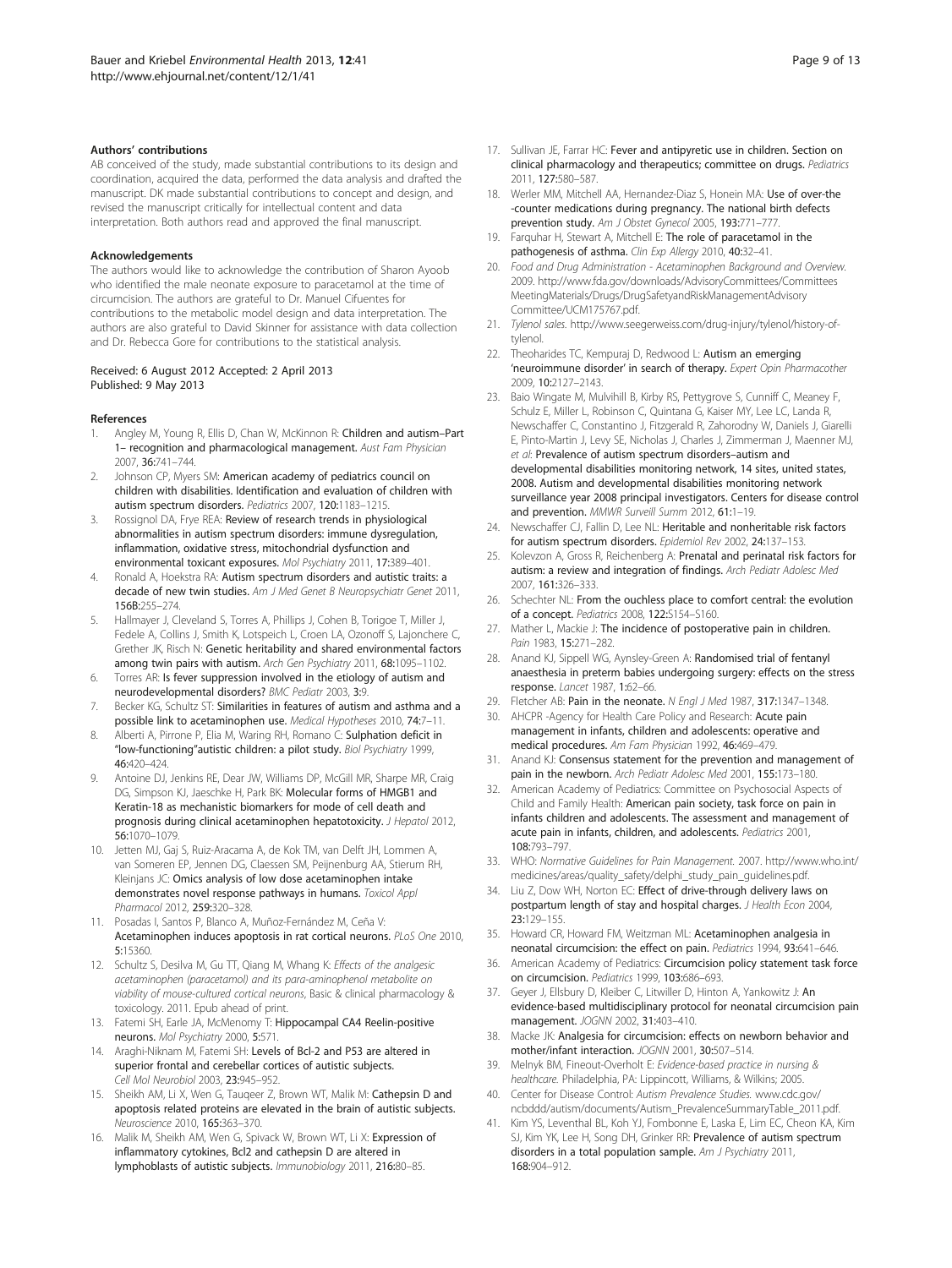- <span id="page-9-0"></span>42. Al-Farsi YM, Al-Sharbati MM, Al-Farsi OA, Al-Shafaee MS, Brooks DR, Waly MI: Brief report: prevalence of autistic spectrum disorders in the sultanate of Oman. J Autism Dev Disord 2011, 41:821–825.
- 43. Gurney JG, Fritz MS, Ness KK, Sievers P, Newschaffer CJ, Shapiro EG: Analysis of prevalence trends of autism spectrum disorder in Minnesota. Arch Pediatr Adolesc Med 2003, 157:622–627.
- 44. Feldkamp ML, Meyer RE, Krikov S, Botto LD: Acetaminophen use in pregnancy and risk of birth defects: findings from the national birth defects prevention study. Obstet Gynecol 2010, 115:109–115.
- 45. Gunawardana L, Zammit S, Lewis G, Gunnell D, Hollis C, Wolke D, Harrison G: Examining the association between maternal analgesic use during pregnancy and risk of psychotic symptoms during adolescence. Schizophr Res 2011, 126:220–225.
- 46. Healthcare Cost and Utilization Project (HCUP) Agency for Health Care Policy and Research (US). <http://www.hcup-us.ahrq.gov/databases.jsp>.
- 47. Circumcision Independent Reference and Commentary Service. [www.circs.org/](http://www.circs.org/index.php/Reviews/Rates/Global) [index.php/Reviews/Rates/Global](http://www.circs.org/index.php/Reviews/Rates/Global).
- 48. WHO : Library: Male circumcision: global trends and determinants of prevalence, safety and acceptability. [http://whqlibdoc.who.int/publications/](http://whqlibdoc.who.int/publications/2007/9789241596169_eng.pdf) [2007/9789241596169\\_eng.pdf.](http://whqlibdoc.who.int/publications/2007/9789241596169_eng.pdf)
- 49. Jewish Virtual Library. The Jewish Population of the World. [http://www.](http://www.jewishvirtuallibrary.org/jsource/Judaism/jewpop.html) [jewishvirtuallibrary.org/jsource/Judaism/jewpop.html.](http://www.jewishvirtuallibrary.org/jsource/Judaism/jewpop.html)
- 50. Pew Forum. Mapping the Global Muslim Population. [http://pewforum.org/](http://pewforum.org/newassets/images/reports/Muslimpopulation/Muslimpopulation.pdf) [newassets/images/reports/Muslimpopulation/Muslimpopulation.pdf.](http://pewforum.org/newassets/images/reports/Muslimpopulation/Muslimpopulation.pdf)
- 51. Incidence of Circumcision by State. [http://www.cirp.org/library/statistics/USA/](http://www.cirp.org/library/statistics/USA/state-by-state/) [state-by-state/](http://www.cirp.org/library/statistics/USA/state-by-state/).
- 52. Rothman KJ, Greenland S, Lash T: In Modern Epidemiology. 3rd edition. Edited by Seigafuse S. Philadelphia: Lippincott Williams and Wilkins; 2008:511–531.
- 53. Atladottir H, Thorsen P, Ostergaard L, Schendel D, Lemcke S, Abdallah M, Parner E: Maternal infection requiring hospitalization during pregnancy and autism. J Autism Dev Disord 2010, 40:1423–1430.
- 54. Atladóttir HÓ, Henriksen TB, Schendel DE, Parner ET: Autism after infection, febrile episodes, and antibiotic use during pregnancy: an exploratory study. Pediatrics 2012, 2012:e1447–e1454. Spectrum Disorder. J Autism Dev Disord 2010, 40:1423–1430.
- 55. Kogan MD, Blumberg SJ, Schieve LA, Boyle CA, Perrin JM, Ghandour RM, Singh GK, Strickland BB, Trevathan E, van Dyck PC: Prevalence of parentreported diagnosis of autism spectrum disorder among children in the US, 2007. Pediatrics 2009, 124:1395–1403.
- 56. Sandin S, Hultman CM, Kolevzon A, Gross R, Maccabe JH, Reichenberg A: Advancing maternal age is associated with increasing risk for autism: a review and meta-analysis. J Am Acad Child Adolesc Psychiatry 2012, 51:477–486.
- 57. Nelson CP, Dunn R, Wan J, Wei JT: The increasing incidence of newborn circumcision: data from the nationwide inpatient sample. J Urol 2005, 173:978–981.
- 58. Cheng D, Hurt L, Horon IL: Neonatal circumcision in Maryland: a comparison of hospital discharge and maternal postpartum survey data. J Pediatr Urol 2008, 4:448–451.
- 59. Xu F, Markowitz LE, Sternberg MR, Aral SO: Prevalence of circumcision and herpes simplex virus type 2 infection in men in the United States: the National Health and Nutrition Examination Survey (NHANES), 1999–2004. Sex Transm Dis 2007, 34:479–484.
- 60. Rasmussen F, Smedby B: Physician visits and prescribed drugs among young children and their mothers. Scand J Prim Health Care 1987, 5:225-231.
- 61. Jensen JF, Tønnesen LL, Söderström M, Thorsen H, Siersma V: Paracetamol for feverish children: parental motives and experiences. Scand J Prim Health Care 2010, 28:115–120.
- 62. Vernacchio L, Kelly JP, Kaufman DW, Mitchell AA: Medication use among children <12 years of age in the United States: results from the Slone Survey. Pediatrics 2009, 124:446–454.
- 63. Center for Disease Control 1983 vaccine schedule. [http://www.cdc.gov/](http://www.cdc.gov/vaccines/schedules/images/schedule1983s.jpg) [vaccines/schedules/images/schedule1983s.jpg](http://www.cdc.gov/vaccines/schedules/images/schedule1983s.jpg) 1983 vaccine schedule.
- 64. Center for Disease Control. 2011. vaccine schedule [http://www.cdc.gov/](http://www.cdc.gov/vaccines/recs/acip) [vaccines/recs/acip](http://www.cdc.gov/vaccines/recs/acip) 2011 vaccine schedule.
- 65. Feudtner C, Dai D, Hexem KR, Luan X, Metjian TA: Prevalence of polypharmacy exposure among hospitalized children in the United States. Arch Pediatr Adolesc Med 2012, 166:9-16.
- 66. Atladóttir HO, Thorsen P, Schendel DE, Østergaard L, Lemcke S, Parner ET: Association of hospitalization for infection in childhood with diagnosis of autism spectrum disorders: a Danish cohort study. Arch Pediatr Adolesc Med 2010, 164:470–477.
- 67. Schultz ST: Can autism be triggered by acetaminophen activation of the endocannabinoid system? Acta Neurobiol Exp (Wars) 2010, 70:227–231.
- 68. Allegaert K, de Hoon J, Verbesselt R, Vanhole C, Devlieger H, Tibboel D: Intra- and interindividual variability of glucuronidation of paracetamol during repeated administration of propacetamol in neonates. Acta Paediatr 2005, 94:1273–1279.
- 69. Van Lingen RA, Deinum JT, Quak JM, Kuizenga AJ, van Dam JG, van Dam JG, Anand KJ, Tibboel D, Okken A: Pharmacokinetics and metabolism of rectally administered paracetamol in preterm neonates. Arch Dis Child Fetal Neonatal Ed 1999, 80:F59–F63.
- 70. Levy G, Khanna NN, Soda DM, Tsuzuki O, Stern L: Pharmacokinetics of acetaminophen in the human neonate: formation of acetaminophen glucuronide and sulfate in relation to plasma bilirubin concentration and D-glucaric acid excretion. Pediatrics 1975, 55:818–825.
- 71. Miller RP, Roberts RJ, Fischer LJ: Acetaminophen elimination kinetics in neonates, children and adults. Clin Pharmacol Ther 1976, 19:284–294.
- 72. Van der Marel CD, Anderson BJ, Van Lingen RA, Holford NH, Pluim MA, Jansman FG, van den Anker JN, Tibboel D: Paracetamol and metabolite pharmacokinetics in infants. Eur J Clin Pharmacol 2003, 59:243–251.
- 73. Allegaert K, van den Anker J: Pharmacokinetics and pharmacodynamics of intravenous acetaminophen in neonates. Expert Rev Clin Pharmacol 2011, 4:713–718.
- 74. Allegaert K, Palmer GM, Anderson BJ: The pharmacokinetics of intravenous paracetamol in neonates: size matters most. Arch Dis Child 2011, 96:575–580.
- 75. Gardener H, Spiegelman D, Buka SL: Perinatal and neonatal risk factors for autism: a comprehensive meta-analysis. Pediatrics 2011, 128:344–355.
- 76. Amin SB, Smith T, Wang H: Is neonatal jaundice associated with autism spectrum disorders: a systematic review. J Autism Dev Disord 2011, 41:1455–1463.
- 77. Kern JK, Ramsden DB, Grannemann BD, Garver CR: Abnormal Sulfation Chemistry in Autism. In Trends in Autism Research. Edited by Ryaskin OT. New York: Nova Biomedical Books; 2004:211.
- 78. Yap IK, Angley M, Veselkov KA, Holmes E, Lindon JC, Nicholson JK: Urinary metabolic phenotyping differentiates children with autism from their unaffected siblings and age-matched controls. J Proteome Res 2010, 9:2996–3004.
- 79. James SJ, Melnyk S, Jernigan S, Hubanks A, Rose S, Gaylor DW: Abnormal transmethylation/transsulfuration metabolism and DNA hypomethylation among parents of children with autism. J Autism Dev Disord 2008, 38:1966–1975.
- Zhao L, Pickering G: APAP metabolism and genetic differences. Drug Metab Rev 2011, 43:41–52.
- 81. Louis J, Curtis D, John B: Toxic Responses of the Liver. In Casarett and Doull's Essentials of Toxicology- The Basic Science of Poisons. 7th. Edited by Klaassen CD. New York: McGraw-Hill; 2008:569–571.
- 82. Dimova S, Hoet PHM, Dinsdale D, Newery B: Acetaminophen decreases intercellular glutathione levels and modulate cytokine production in human alveolar macrophages and type II pneumocytes in vitro. Int J Bio Chem Cell Biol 2004, 37:1727–1737.
- 83. McConnachie LA, Mohar I, Hudson FN, Ware CB, Ladiges WC, Fernandez C, Chatterton-Kirchmeier S, White CC, Pierce RH, Kavanagh TJ: Glutamate cysteine ligase modifier subunit deficiency and gender as determinants of acetaminophen-induced hepatotoxicity in mice. Toxicol Sci 2007, 99:628–636.
- Williams TA, Mars AE, Buyske SG, Stenroos ES, Wang R, Wang R, Factura-Santiago MF, Lambert GH, Johnson WG: Risk of autistic disorder in affected offspring of mothers with a glutathione S-transferase P1 haplotype. Arch Pediatr Adolesc Med 2007, 161:356-361.
- 85. Ballatori N, Krance SM, Notenboom S, Shi S, Tieu K, Hammond CL: Glutathione dysregulation and the etiology and progression of human diseases. Biol Chem 2009, 390:191–214.
- 86. Bowers K, Li Q, Bressler J, Avramopoulos D, Newschaffer C, Fallin MD: Glutathione pathway gene variation and risk of autism spectrum disorders. J Neurodev Disord 2011, 3:132-143.
- 87. Maher P: Methylglyoxal, advanced glycation end products and autism: is there a connection? Med Hypotheses 2012, 78:548-552.
- 88. Oken E, Ning Y, Rifas-Shiman SL, Rich-Edwards JW, Olsen SF, Gillman MW: Diet during pregnancy and risk of preeclampsia or gestational hypertension. Ann Epidemiol 2007, 17:663–668.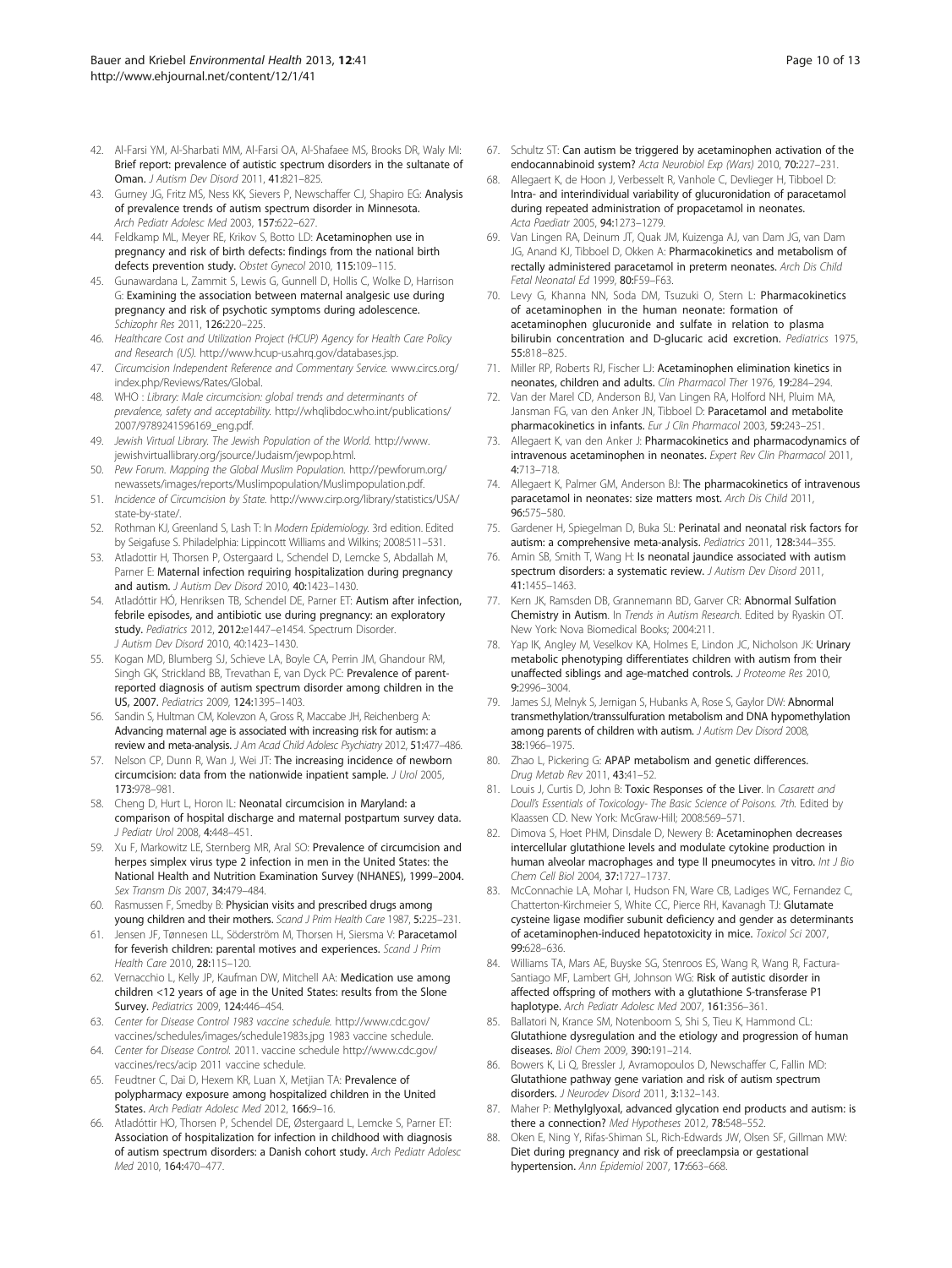- <span id="page-10-0"></span>89. Rebordosa C, Zelop CM, Kogevinas M, Sørensen HT, Olsen J: Use of acetaminophen during pregnancy and risk of preeclampsia, hypertensive and vascular disorders: a birth cohort study. J Matern Fetal Neonatal Med 2010, 23:371–378.
- 90. Mann JR, McDermott S, Bao H, Hardin J, Gregg A: Pre-eclampsia, birth weight, and autism spectrum disorders. J Autism Dev Disord 2010, 40:548–554.
- 91. Buchmayer S, Johansson S, Johansson A, Hultman CM, Sparén P, Cnattingius S: Can association between preterm birth and autism be explained by maternal or neonatal morbidity? Pediatrics 2009, 124:e817-e825.
- 92. Davies MH, Ngong JM, Yucesoy M, Acharya SK, Mills CO, Weaver JB, Waring RH, Elias E: The adverse influence of pregnancy upon sulphation: a clue to the pathogenesis of intrahepatic cholestasis of pregnancy? J Hepatol 1994, 21:1127–1134.
- 93. Lee JK, Abe K, Bridges AS, Patel NJ, Raub TJ, Pollack GM, Brouwer KL: Sexdependent disposition of acetaminophen sulfate and glucuronide in the in situ perfused mouse liver. Drug Metab Dispos 2009, 37:1916–1921.
- 94. Wright G, Shawcross D, Olde Damink SW, Jalan R: Brain cytokine flux in acute liver failure and its relationship with intracranial hypertension. Metab Brain Dis 2007, 22:375–388.
- 95. Deverman BE, Patterson PH: Cytokines and CNS development. Neuron 2009, 64:61–78. Review.
- 96. Abdallah MW, Larsen N, Grove J, Nørgaard-Pedersen B, Thorsen P, Mortensen EL, Hougaard DM: Amniotic fluid inflammatory cytokines: potential markers of immunologic dysfunction in autism spectrum disorders. World J Biol Psychiatry 2011. Epub ahead of print.
- 97. Goines PE, Croen LA, Braunschweig D, Yoshida CK, Grether J, Hansen R, Kharrazi M, Ashwood P, Van de Water J: Increased midgestational IFNgamma, IL-4 and IL-5 in women bearing a child with autism: a case– control study. Mol Autism 2011, 2:13.
- 98. Jyonouchi H, Sun S, Le H: Proinflammatory and regulatory cytokine production associated with innate and adaptive immune responses in children with autism spectrum disorders and developmental regression. J Neuroimmunol 2001, 120:170–179.
- 99. Vargas DL, Nascimbene C, Krishnan C, Zimmerman AW, Pardo CA: Neuroglial activation and neuroinflammation in the brain of patients with autism. Ann Neurol 2005, 57:67–81. Erratum in: Ann Neurol 2005, 57:304.
- 100. Li X, Chauhan A, Sheikh AM, Patil S, Chauhan V, Li XM, Ji L, Brown T, Malik M: Elevated immune response in the brain of autistic patients. J Neuroimmunol 2009, 207:111–116.
- 101. Cai Z, Pan ZL, Pang Y, Evans OB, Rhodes PG: Cytokine induction in fetal rat brains and brain injury in neonatal rats after maternal lipopolysaccharide administration. Pediatr Res 2000, 47:64–72.
- 102. Bell MJ, Hallenbeck JM: Effects of intrauterine inflammation on developing rat brain. J Neurosci Res 2002, 70:570-579.
- 103. Shi L, Fatemi SH, Sidwell RW, Patterson PH: Maternal influenza infection causes marked behavioral and pharmacological changes in the offspring. J Neurosci 2003, 23:297–302.
- 104. Patterson PH: Immune involvement in schizophrenia and autism: etiology, pathology and animal models. Behav Brain Res 2009, 204:313–321.
- 105. Shi L, Tu N, Patterson PH: Maternal influenza infection is likely to alter fetal brain development indirectly: the virus is not detected in the fetus. Int J Dev Neurosci 2005, 23:299–305.
- 106. Högestätt ED, Jönsson BA, Ermund A, Andersson DA, Björk H, Alexander JP, Cravatt BF, Basbaum AI, Zygmunt PM: Conversion of acetaminophen to the bioactive N-acylphenolamine AM404 via fatty acid amide hydrolasedependent arachidonic acid conjugation in the nervous system. J Biol Chem 2005, 280:31405–31412.
- 107. Mallet C, Daulhac L, Bonnefont J, Ledent C, Etienne M, Chapuy E, Libert F, Eschalier A: Endocannabinoid and serotonergic systems are needed for acetaminophen-induced analgesia. Pain 2008, 139:190–200.
- 108. Bertolini A, Ferrari A, Ottani A, Guerzoni S, Tacchi R, Leone S: Paracetamol: new vistas of an old drug. CNS Drug Rev 2006, 12:250–275.
- 109. Gemborys MW, Mudge GH: Formation and disposition of the minor metabolites of acetaminophen in the hamster. Drug Metab Dispos 1981, 9:340–351.
- 110. Van den Anker JN: Pharmacokinetics and renal function in preterm infants. Acta Paediatr 1996, 85:1393–1399.
- 111. McCarver DG, Hines RN: The ontogeny of human drug metabolizing enzymes: phase II conjugation enzymes and regulatory mechanisms. J Pharmacol Exp Ther 2002, 300:361–366.
- 112. Kearns GL, Abdel-Rahman SM, Alander SW, Blowey DL, Leeder JS, Kauffman RE: Developmental pharmacology–drug disposition, action, and therapy in infants and children. N Engl J Med 2003, 349:1157–1167.
- 113. Parner ET, Thorsen P, Dixon G, de Klerk N, Leonard H, Nassar N, Bourke J, Bower C, Glasson EJ: A comparison of autism prevalence trends in Denmark and Western Australia. J Autism Dev Disord 2011, 41:1601–1608.
- 114. Williams F, Thomas K, Sidebotham H, Emond A: Prevalence and characteristics of autistic spectrum disorders in the ALSPAC cohort. Dev Med Child Neurol 2008, 50:672–677.
- 115. Icasiano F, Hewson P, Machet P, Cooper C, Marshall A: Childhood autism spectrum disorder in the Barwon region: a community based study. J Paediatr Child Health 2004, 40:696–701.
- 116. Ouellette-Kuntz H, Coo H, Lloyd JE, Kasmara L, Holden JJ: Trends in special education code assignment for autism: implications for prevalence estimates. J Autism Dev Disord 2007, 37:1941-1948.
- 117. Lauritsen MB, Pedersen CB, Mortensen PB: The incidence and prevalence of pervasive developmental disorders: a Danish population-based study. Psychol Med 2004, 34:1339-1346.
- 118. Chakrabarti S, Fombonne E: Pervasive developmental disorders in preschool children. JAMA 2001, 285:3093–3099.
- 119. Baron-Cohen S, Scott FJ, Allison C, Williams J, Bolton P, Matthews FE, Brayne C: Prevalence of autism-spectrum conditions: UK school-based population study. Br J Psychiatry 2009, 194:500-509. Erratum in: Br J Psychiatry: 195, 182.
- 120. Lingam R, Simmons A, Andrews N, Miller E, Stowe J, Taylor B: Prevalence of autism and parentally reported triggers in a north east London population. Arch Dis Child 2003, 88:666-670.
- 121. Baird G, Charman T, Baron-Cohen S, Cox A, Swettenham J, Wheelwright S, Drew A: A screening instrument for autism at 18 months of age: a 6-year follow-up study. J Am Acad Child Adolesc Psychiatry 2000, 39:694–702.
- 122. Wong VC, Hui SL: Epidemiological study of autism spectrum disorder in China. J Child Neurol 2008, 23:67–72.
- 123. Chien IC, Lin CH, Chou YJ, Chou P: Prevalence and incidence of autism spectrum disorders among national health insurance enrollees in Taiwan from 1996 to 2005. J Child Neurol 2011, 26:830–834.
- 124. Rice C, Nicholas J, Baio J, Pettygrove S, Lee LC, Van Naarden Braun K, Doernberg N, Cunniff C, Newschaffer C, Meaney FJ, Charles J, Washington A, King L, Kolotos M, Mancilla K, Mervis CA, Carpenter L, Yeargin-Allsopp M: Changes in autism spectrum disorder prevalence in 4 areas of the United States. Disabil Health J 2010, 3:186–201.
- 125. Pinborough-Zimmerman J, Bakian AV, Fombonne E, Bilder D, Taylor J, McMahon WM: Changes in the administrative prevalence of autism spectrum disorders: contribution of special education and health from 2002–2008. J Autism Dev Disord 2011, 42:521–530.
- 126. Windham GC, Anderson MC, Croen LA, Smith KS, Collins J, Grether JK: Birth prevalence of autism spectrum disorders in the San Francisco Bay area by demographic and ascertainment source characteristics. J Autism Dev Disord 2011, 41:1362–1372.
- 127. Bertrand J, Mars A, Boyle C, Bove F, Yeargin-Allsopp M, Decoufle P: Prevalence of autism in a United States population: the Brick Township, New Jersey, investigation. Pediatrics 2001, 108:1155–1161.
- 128. Mulvihill B, Wingate M, Kirby RS, Pettygrove S, Cunniff C, Meaney FJ, Miller L, Robinson C, Quintana G, Kaiser MY, Lee LC, Landa R, Newschaffer C, Constantino J, Fitzgerald R, Daniels J, Giarelli E, Pinto-Martin J, Levy SE, Charles J, Nicholas J, Durkin M, Rice C, Baio J, Van Naarden BK, Yeargin-Allsopp M, Hepburn M, Garner N, Mancilla KC, Ratchford A, et al: CDC ADDM -Autism and Developmental Disabilities Monitoring Network Surveillance Year 2006 Principal Investigators; Centers for Disease Control and Prevention (CDC). Prevalence of autism spectrum disorders - Autism and Developmental Disabilities Monitoring Network, United States, 200658:1–20. MMWR Surveill Summ 2009, 58:1–20. Erratum in: MMWR Surveill Summ 59:956.
- 129. Montiel-Nava C, Peña JA: Epidemiological findings of pervasive developmental disorders in a Venezuelan study. Autism 2008, 12:191–202.
- 130. Bryson SE, Clark BS, Smith IM: First report of a Canadian epidemiological study of autistic syndromes. J Child Psychol Psychiatry 1988, 29:433-445.
- 131. Fombonne E, Zakarian R, Bennett A, Meng L, McLean-Heywood D: Pervasive developmental disorders in Montreal, Quebec, Canada: prevalence and links with immunizations. Pediatrics 2006, 118:e139-150.
- 132. Kočovská E, Biskupstø R, Carina Gillberg I, Ellefsen A, Kampmann H, Stórá T, Billstedt E, Gillberg C: The rising prevalence of autism: a prospective longitudinal study in the faroe islands. J Autism Dev Disord 2012, 42:1959-66.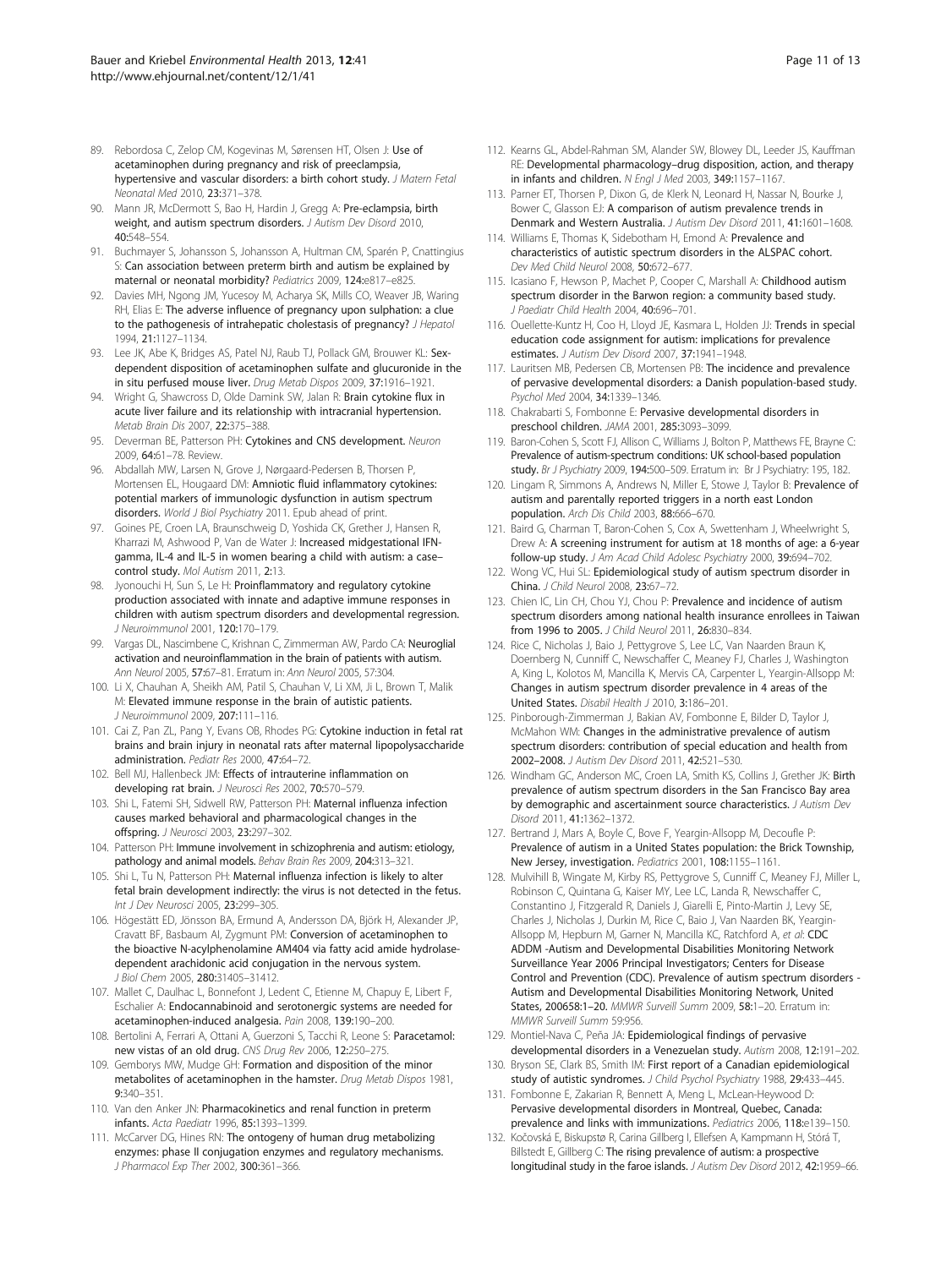- <span id="page-11-0"></span>133. Wing L, Gould J: Severe impairments of social interaction and associated abnormalities in children: epidemiology and classification. J Autism Dev Disord 1979, 9:11–29.
- 134. Baird G, Simonoff E, Pickles A, Chandler S, Loucas T, Meldrum D, Charman T: Prevalence of disorders of the autism spectrum in a population cohort of children in South Thames: the Special Needs and Autism Project (SNAP). Lancet 2006, 368:210–215.
- 135. Fombonne E: Is there an epidemic of autism? Pediatrics 2001, 107:411–412.
- 136. Powell JE, Edwards A, Edwards M, Pandit BS, Sungum-Paliwal SR, Whitehouse W: Changes in the incidence of childhood autism and other autistic spectrum disorders in preschool children from two areas of the West Midlands, UK. Dev Med Child Neurol 2000, 42:624–628.
- 137. Webb EV, Lobo S, Hervas A, Scourfield J, Fraser WI: The changing prevalence of autistic disorder in a Welsh health district. Dev Med Child Neurol 1997, 39:150-152.
- 138. Kielinen M, Linna SL, Moilanen I: Autism in Northern Finland. Eur Child Adolesc Psychiatry 2000, 9:162–167.
- 139. Cialdella P, Mamelle N: An epidemiological study of infantile autism in a French department (Rhône): a research note. J Child Psychol Psychiatry 1989, 30:165–175.
- 140. Fombonne E, Du Mazaubrun C, Cans C, Grandiean H: Autism and associated medical disorders in a French epidemiological survey. J Am Acad Child Adolesc Psychiatry 1997, 36:1561–1569.
- 141. Fombonne E, du Mazaubrun C: Prevalence of infantile autism in four French regions. Soc Psychiatry Psychiatr Epidemiol 1992, 27:203–210.
- 142. Steinhausen HC, Göbel D, Breinlinger M, Wohlleben BJ: A community survey of infantile autism. Am Acad Child Psychiatry 1986, 25:186-189.
- 143. Magnússon P, Saemundsen E: Prevalence of autism in Iceland. J Autism Dev Disord 2001, 31:153–163.
- 144. McCarthy P, Fitzgerald M, Smith MA: Prevalence of childhood autism in Ireland. Ir Med J 1984, 77:129–130.
- 145. Sugiyama T, Abe T: The prevalence of autism in Nagoya, Japan: a total population study. J Autism Dev Disord 1989, 19:87-96.
- 146. Matsuishi T, Shiotsuki Y, Yoshimura K, Shoji H, Imuta F, Yamashita F: High prevalence of infantile autism in Kurume City, Japan. J Child Neurol 1987, 2:268–271.
- 147. Tanoue Y, Oda S, Asano F, Kawashima K: Epidemiology of infantile autism in southern Ibaraki, Japan: differences in prevalence in birth cohorts. J Autism Dev Disord 1988, 18:155–166.
- 148. Ishii T, Takahashi O: The epidemiology of autistic children in Toyota, Japan: Prevalence. Jpn J Child Adolesc Psychiatry 1983, 24:311-321.
- 149. Hoshino Y, Kumashiro H, Yashima Y, Tachibana R, Watanabe M: The epidemiological study of autism in Fukushima-ken. Folia Psychiatr Neurol Jpn 1982, 36:115–124.
- 150. Honda H, Shimizu Y, Misumi K, Niimi M, Ohashi Y: Cumulative incidence and prevalence of childhood autism in children in Japan. Br J Psychiatry 1996, 169:228–235.
- 151. Sponheim E, Skjeldal O: Autism and related disorders: epidemiological findings in a Norwegian study using ICD-10 diagnostic criteria. J Autism Dev Disord 1998, 28:217–227.
- 152. Gillberg C, Steffenburg S, Schaumann H: Is autism more common now than ten years ago? Br J Psychiatry 1991, 158:403-409.
- 153. Steffenburg S, Gillberg C: Autism and autistic-like conditions in Swedish rural and urban areas: a population study. Br J Psychiatry 1986, 149:81-87.
- 154. Gillberg CJ: Infantile autism and other childhood psychoses in a Swedish urban region. Epidemiological aspects. Child Psychol Psychiatry 1984, 25:35–43.
- 155. Bohman M, Bohman I, Björck P, Sjöholm E: Childhood psychosis in a Northern Swedish county: some preliminary findings from an epidemiological survey. In Epidemiological approaches in child psychiatry II. Edited by Schmidt MH, Remschmidt H. New York: Thieme-Stratton; 1983:163–173.
- 156. Arvidsson T, Danielsson, Forsberg, Gillberg: Autism in 3-6-year-old children in a suburb of Goteborg, Sweden. Autism 1997, 1:2163–2173.
- 157. Kadesjö B, Gillberg C, Hagberg B: Brief report: autism and Asperger syndrome in seven-year-old children: a total population study. J Autism Dev Disord 1999, 29:327–331.
- 158. Van Naarden BK, Schieve L, Daniels J, Durkin M, Giarelli E, Kirby RS, Lee LC, Newschaffer C, Nicholas J, Pinto-Martin J: Relationships between multiple births and autism spectrum disorders, cerebral palsy, and intellectual disabilities: autism and developmental disabilities monitoring (ADDM) network-2002 surveillance year. Autism Res 2008, 1:266–274.
- 159. Yeargin-Allsopp M, Rice C, Karapurkar T, Doernberg N, Boyle C, Murphy C: Prevalence of autism in a US metropolitan area. JAMA 2003, 289:49–55.
- 160. Ritvo ER, Freeman BJ, Pingree C, Mason-Brothers A, Jorde L, Jenson WR, McMahon WM, Petersen PB, Mo A, Ritvo A: The UCLA-University of Utah epidemiologic survey of autism: prevalence. Am J Psychiatry 1989, 146:194–199.
- 161. Burd L, Fisher W, Kerbeshian J: A prevalence study of pervasive developmental disorders in North Dakota. J Am Acad Child Adolesc Psychiatry 1987, 26:700–703.
- 162. Treffert DA: Epidemiology of infantile autism. Arch Gen Psychiatry 1970, 22:431–438.
- 163. Croen LA, Grether JK, Selvin S: The epidemiology of mental retardation of unknown cause. Pediatrics 2001, 107:E86.
- 164. Stosic R, Dunagan F, Palmer H, Fowler T, Adams I: Responsible selfmedication: perceived risks and benefits of over-the-counter analgesic use. Int J Pharm Prac 2011, 4:236–245.
- 165. Werler MM, Louik C, Mitchell AA: Epidemiologic analysis of maternal factors and amniotic band defects. Birth Defects Res A Clin Mol Terato 2003, 67:68–72.
- 166. Jensen MS, Rebordosa C, Thulstrup AM, Toft G, Sørensen HT, Bonde JP, Henriksen TB, Olsen J: Maternal use of acetaminophen, ibuprofen, and acetylsalicylic acid during pregnancy and risk of cryptorchidism. Epidemiology 2001, 21:779–785.
- 167. Rebordosa C, Kogevinas N, Sorensen HT, Olsen J: Pre-natal exposure to acetaminophen and risk of wheezing and asthma in children: a birth cohort study. Am J Respir Crit Care 2008, 37:583-590.
- 168. Andersen AB, Farkas DK, Mehnert F, Ehrenstein V, Erichsen R: Use of prescription paracetamol during pregnancy and risk of asthma in children: a population-based Danish cohort study. Clin Epidemiol 2012, 4:33–40.
- 169. Bisgaard H, Loland L, Holst KK, Pipper CB: Prenatal determinants of neonatal lung function in high-risk newborns. J Allergy Clin Immunol 2009, 123:651–657.
- 170. Thulstrup AM, Sørensen HT, Nielsen GL, Andersen L, Barrett D, Vilstrup H, Olsen J: Fetal growth and adverse birth outcomes in women receiving prescriptions for acetaminophen during pregnancy. EuroMap Study Group. Am J Perinatol 1999, 16:321–326.
- 171. Shaheen SO, Newson RB, Henderson AJ, Headley JE, Stratton FD, Jones RW, Strachan DP, ALSPAC Study Team: Prenatal acetaminophen exposure and risk of asthma and elevated immunoglobulin E in childhood. Clin Exp Allergy 2005, 35:18–25.
- 172. Heikkilä AM, Erkkola RU, Nummi SE: Use of medication during pregnancya prospective cohort study on use and policy of prescribing. Ann Chir Gynaecol Suppl 1994, 208:80-83.
- 173. Lee HJ, Han JY, Yook JH, Choi JS, Ahn HK, Kim MY, Song IO, Yang JH, Nava-Ocampo AA: A prospective cohort study of pregnancy outcomes of women inadvertently exposed to methylephedrine in the 1st trimester of pregnancy. J Obstet Gynaeco 2010, 30:563–566.
- 174. Goksör E, Thengilsdottir H, Alm B, Norvenius G, Wennergren G: Prenatal paracetamol exposure and risk of wheeze at preschool age. Acta Paediatr 2011, 100:1567–1571.
- 175. Kang EM, Lundsberg LS, Illuzzi JL, Bracken MB: Prenatal exposure to acetaminophen and asthma in children. Obstet Gynecol 2009, 114:1295–1306.
- 176. Persky V, Piorkowski J, Hernandez E, Chavez N, Wagner-Cassanova C, Vergara C, Pelzel D, Enriquez R, Gutierrez S, Busso A: Prenatal exposure to acetaminophen and respiratory symptoms in the first year of life. Ann Allergy Asthma Immunol 2008, 101:271–278.
- 177. Perzanowski MS, Miller RL, Tang D, Ali D, Garfinkel RS, Chew GL, Goldstein IF, Perera FP, Barr RG: Prenatal acetaminophen exposure and risk of wheeze at age 5 years in an urban low-income cohort. Thorax 2010, 65:118–123.
- 178. Ognjanovic S, Blair C, Spector LG, Robison LL, Roesler M, Ross JA: Analgesic use during pregnancy and risk of infant leukaemia: a Children's Oncology Group study. Br J Cancer 2011, 104:532–536.
- 179. Cleaves MA, Savell VH Jr, Raj S, Zhao W, Correa A, Werler MM, Hobbs CA: National Birth Defects Prevention Study. Maternal use of acetaminophen and nonsteroidal anti-inflammatory drugs (NSAIDs), and muscular